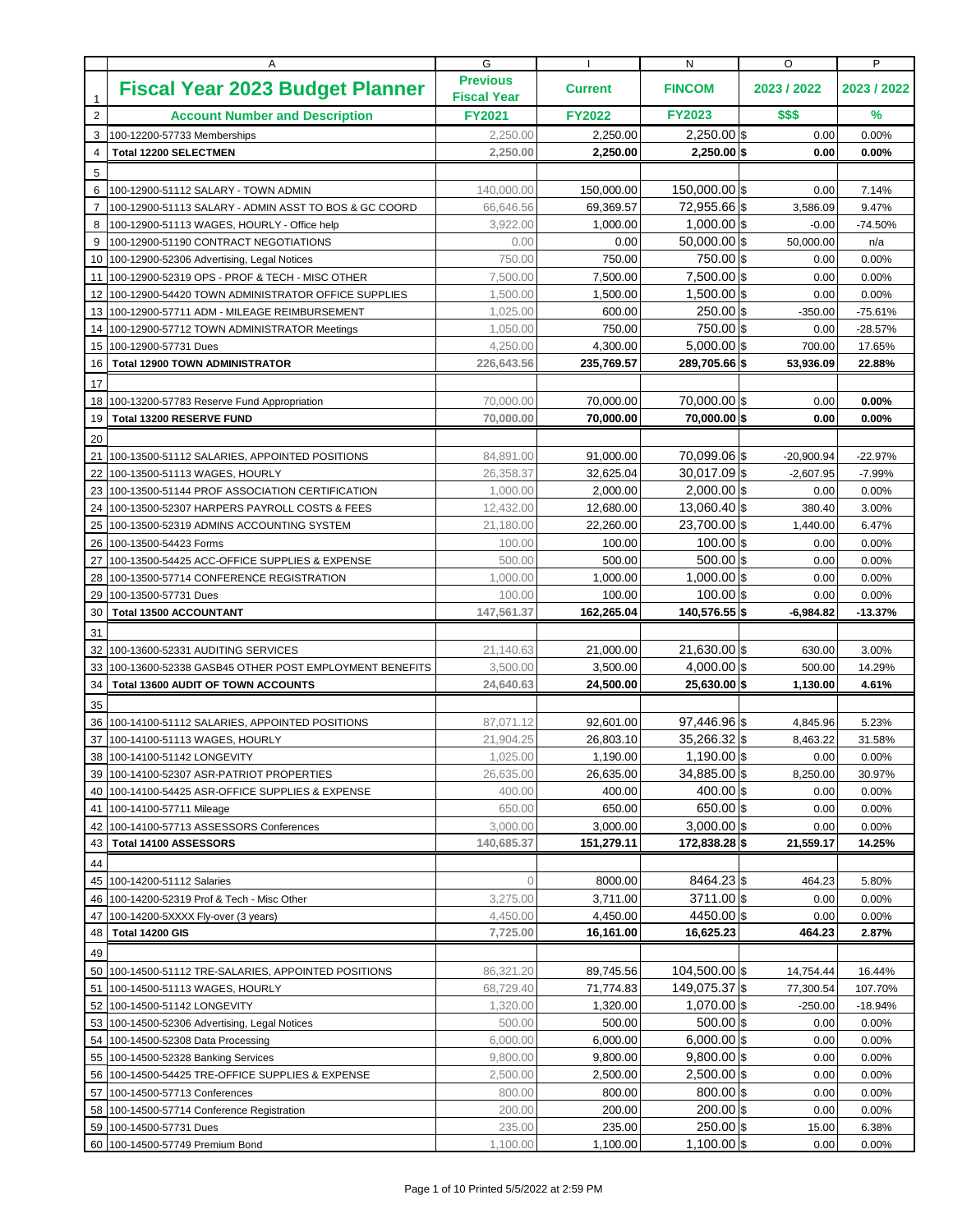|              | Α                                                                                                | G                                     |                      | N                              | O                      | P                |
|--------------|--------------------------------------------------------------------------------------------------|---------------------------------------|----------------------|--------------------------------|------------------------|------------------|
| $\mathbf{1}$ | <b>Fiscal Year 2023 Budget Planner</b>                                                           | <b>Previous</b><br><b>Fiscal Year</b> | <b>Current</b>       | <b>FINCOM</b>                  | 2023 / 2022            | 2023 / 2022      |
| $\sqrt{2}$   | <b>Account Number and Description</b>                                                            | <b>FY2021</b>                         | <b>FY2022</b>        | <b>FY2023</b>                  | \$\$\$                 | %                |
| 61           | <b>Total 14500 TREASURER/COLLECTOR</b>                                                           | 177,505.60                            | 183.975.39           | 275,795.37 \$                  | 91,819.98              | 49.91%           |
| 62           |                                                                                                  |                                       |                      |                                |                        |                  |
| 63           | 100-15100-52301 Town Counsel Fees                                                                | 59,450.00                             | 60,000.00            | $61,500.00$ \$                 | 1,500.00               | 2.50%            |
| 64           | 100-15100-52307 Consulting Services                                                              | 46,125.00                             | 45,000.00            | $40,000.00$ \$                 | $-5,000.00$            | $-11.11%$        |
| 65           | <b>Total 15100 LAW DEPARTMENT</b>                                                                | 105,575.00                            | 105,000.00           | 101,500.00 \$                  | $-4,075.00$            | $-3.33%$         |
| 66           |                                                                                                  |                                       |                      |                                |                        |                  |
| 67           | 100-15200-51112 Salaries Appointed Positions                                                     | $\Omega$                              | 39.672.00            | $51,865.92$ \$                 | 12,193.92              | 30.74%           |
| 68           | 100-15200-52303 Medical/Random Drug Testing                                                      | 2,500.00                              | 4,000.00             | 2,880.00                       | 1\$<br>$-1,120.00$     | $-28.00%$        |
| 69           | 100-15200-52306 Advertising, Legal Notices                                                       | 500.00                                | 1,000.00             | 1,052.00                       | 1\$<br>52.00           | 5.20%            |
| 70           | 100-15200-52XXX Prof. Development funds                                                          | 1,300.00                              | 2,000.00             | 4,000.00                       | 1\$<br>2,000.00        | 100.00%          |
| 71           | 100-15200-54423 Forms                                                                            | 150.00                                | 500.00               | $1,370.00$ \$                  | 870.00                 | 174.00%          |
| 72           | 100-15200-57731 Dues                                                                             | 250.00                                | 300.00               | 1,610.00                       | <b>S</b><br>1,310.00   | 436.67%          |
| 73           | <b>Total 15200 PERSONNEL &amp; HUMAN RESOURCES</b>                                               | 4,700.00                              | 47,472.00            | 62,777.92 \$                   | 15,305.92              | 32.24%           |
| 74           |                                                                                                  |                                       |                      |                                |                        |                  |
| 75           | 100-15500-51112 SALARIES, APPOINTED POSITIONS                                                    | 87,272.40                             | 91,121.86            | $95,899.44$ \$                 | 4,777.58               | 5.24%            |
| 76           | 100-15500-51113 INF-WAGES (WEBMASTER STIPEND)                                                    | 2,700.00                              | 3,000.00             | $3,500.00$ \$                  | 500.00                 | 16.67%           |
| 77           | 100-15500-51142 INF-LONGEVITY                                                                    | 1,025.00                              | 1,025.00             | $1,025.00$ \$                  | 0.00                   | 0.00%            |
| 78           | 100-15500-52252 REPAIR & MAINT - COMPUTER EQUIP                                                  | 29,000.00                             | 29.000.00            | $30,500.00$ \$                 | 1,500.00               | 5.17%            |
| 79           | 100-15500-52273 LEASE - COMM EQUIP - INTERNET SERVICES                                           | 6,000.00                              | 6,000.00             | $6,000.00$ \$                  | 0.00                   | 0.00%            |
| 80           | 100-15500-52307 Consulting Services                                                              | 600.00                                | 600.00               | $600.00$ \$                    | 0.00                   | 0.00%            |
| 81           | 100-15500-52356 LICENSE RENEWALS                                                                 | 15,702.00                             | 21,300.00            | $30,300.00$ \$                 | 9,000.00               | 42.25%           |
| 82           | 100-15500-52307A Epermitting Maintenance                                                         | 24,000.00                             | 24,000.00            | $35,000.00$ \$                 | 11,000.00              | 45.83%           |
| 83<br>84     | 100-15500-57711 INFORMATION SYSTEMS Mileage                                                      | 400.00                                | 400.00               | $300.00$ \$<br>$10,000.00$ \$  | $-100.00$<br>10,000.00 | $-25.00%$<br>n/a |
| 85           | 100-15500-58800 INFORMATION SYSTEMS Capital<br><b>Total 15500 INFORMATION SYSTEMS TECHNOLOGY</b> | 166,699.40                            | 176,446.86           | 213,124.44 \$                  | 36,677.58              | 20.79%           |
|              |                                                                                                  |                                       |                      |                                |                        |                  |
| 86<br>87     | 100-15700-52245 R&M-Communications Equipment                                                     | 1,000.00                              | 2,000.00             | $2,000.00$ \$                  | 0.00                   | 0.00%            |
| 88           | 100-15700-52341 Telephone                                                                        | 18,000.00                             | 18,000.00            | 18,000.00 \$                   | 0.00                   | 0.00%            |
| 89           | <b>Total 15700 CENTRAL TELEPHONE</b>                                                             | 19,000.00                             | 20,000.00            | $20,000.00$ \$                 | 0.00                   | 0.00%            |
| 90           |                                                                                                  |                                       |                      |                                |                        |                  |
| 91           | 100-15800-52304 Legal, Tax Title                                                                 | 600.00                                | 600.00               | $600.00$ \$                    | 0.00                   | 0.00%            |
| 92           | 100-15800-56691 Land Court Costs                                                                 | 2,500.00                              | 2,500.00             | $2,500.00$ \$                  | 0.00                   | 0.00%            |
| 93           | 100-15800-56692 Registry of Deeds                                                                | 1,500.00                              | 1,500.00             | $1,500.00$ \$                  | 0.00                   | 0.00%            |
| 94           | <b>Total 15800 TAX TITLE FORECLOSURE</b>                                                         | 4.600.00                              | 4,600.00             | 4,600.00 \$                    | 0.00                   | $0.00\%$         |
| 95           |                                                                                                  |                                       |                      |                                |                        |                  |
|              | 96 100-15900-52342 Postage                                                                       | 25,000.00                             | 26,000.00            | 27,560.00 \$                   | 1,560.00               | 6.00%            |
|              | 97 100-15900-52343 Postage Meter Rental                                                          | 7,300.00                              | 3,100.00             | $3.100.00$ s                   | 0.00                   | 0.00%            |
|              | 98 100-15900-52346 Permit Renewal                                                                | 450.00                                | 450.00               | $450.00$ \$                    | 0.00                   | 0.00%            |
| 99           | 100-15900-54425 POS-OFFICE SUPPLIES & EXPENSE                                                    | 600.00                                | 600.00               | $600.00$ \$                    | 0.00                   | 0.00%            |
| 100          | <b>Total 15900 POSTAGE METER</b>                                                                 | 33,350.00                             | 30,150.00            | 31,710.00 \$                   | 1,560.00               | 5.17%            |
| 101          |                                                                                                  |                                       |                      |                                |                        |                  |
|              | 102 100-16100-51112 CLK-SALARIES, APPOINTED POSITIONS                                            | 58,774.96                             | 64,365.35            | 69,849.79 \$                   | 5,484.44               | 8.52%            |
|              | 103 100-16100-51113 WAGES, HOURLY                                                                | 13,962.46                             | 14,537.38            | $15,302.95$ \$                 | 765.57                 | 5.27%            |
|              | 104 100-16100-51144 Certification                                                                | 0.00                                  | 1,500.00             | $1,500.00$ \$                  | 0.00                   | 0.00%            |
|              | 105 100-16100-52249 Book Binding                                                                 | 500.00                                | 1,000.00             | $1,500.00$ \$                  | 500.00                 | 50.00%           |
|              | 106 100-16100-52306 Advertising, Legal Notices                                                   | 500.00                                | 500.00               | $500.00$ \$                    | 0.00                   | 0.00%            |
|              | 107 100-16100-54425 CLK-OFFICE SUPPLIES & EXPENSE                                                | 700.00                                | 700.00               | $800.00$ \$                    | 100.00                 | 14.29%           |
|              | 108 100-16100-54427 Dog Licenses                                                                 | 450.00                                | 500.00               | $600.00$ \$                    | 100.00                 | 20.00%           |
|              | 109 100-16100-57711 Mileage<br>110 100-16100-57713 Conferences                                   | 400.00<br>600.00                      | 400.00<br>600.00     | $400.00$ \$<br>$600.00$ \$     | 0.00<br>0.00           | 0.00%<br>0.00%   |
|              | 111 100-16100-57731 Dues                                                                         | 350.00                                | 350.00               | $400.00$ \$                    | 50.00                  | 14.29%           |
|              | 112 100-16100-57749 Premium Bond                                                                 | 200.00                                | 200.00               | $200.00$ \$                    | 0.00                   | 0.00%            |
|              |                                                                                                  |                                       |                      |                                |                        | 8.27%            |
|              |                                                                                                  |                                       |                      |                                |                        |                  |
|              | 113 Total 16100 TOWN CLERK                                                                       | 76,437.42                             | 84,652.73            | 91,652.74 \$                   | 7,000.01               |                  |
| 114          |                                                                                                  |                                       |                      |                                |                        |                  |
|              | 115 100-16200-51195 FEES - ELECTION WORKERS<br>116 100-16200-52244 R&M-Office Equipment          | 9,800.00<br>1,250.00                  | 7,500.00<br>1,250.00 | $9,800.00$ \$<br>$1,250.00$ \$ | 2,300.00<br>0.00       | 30.67%<br>0.00%  |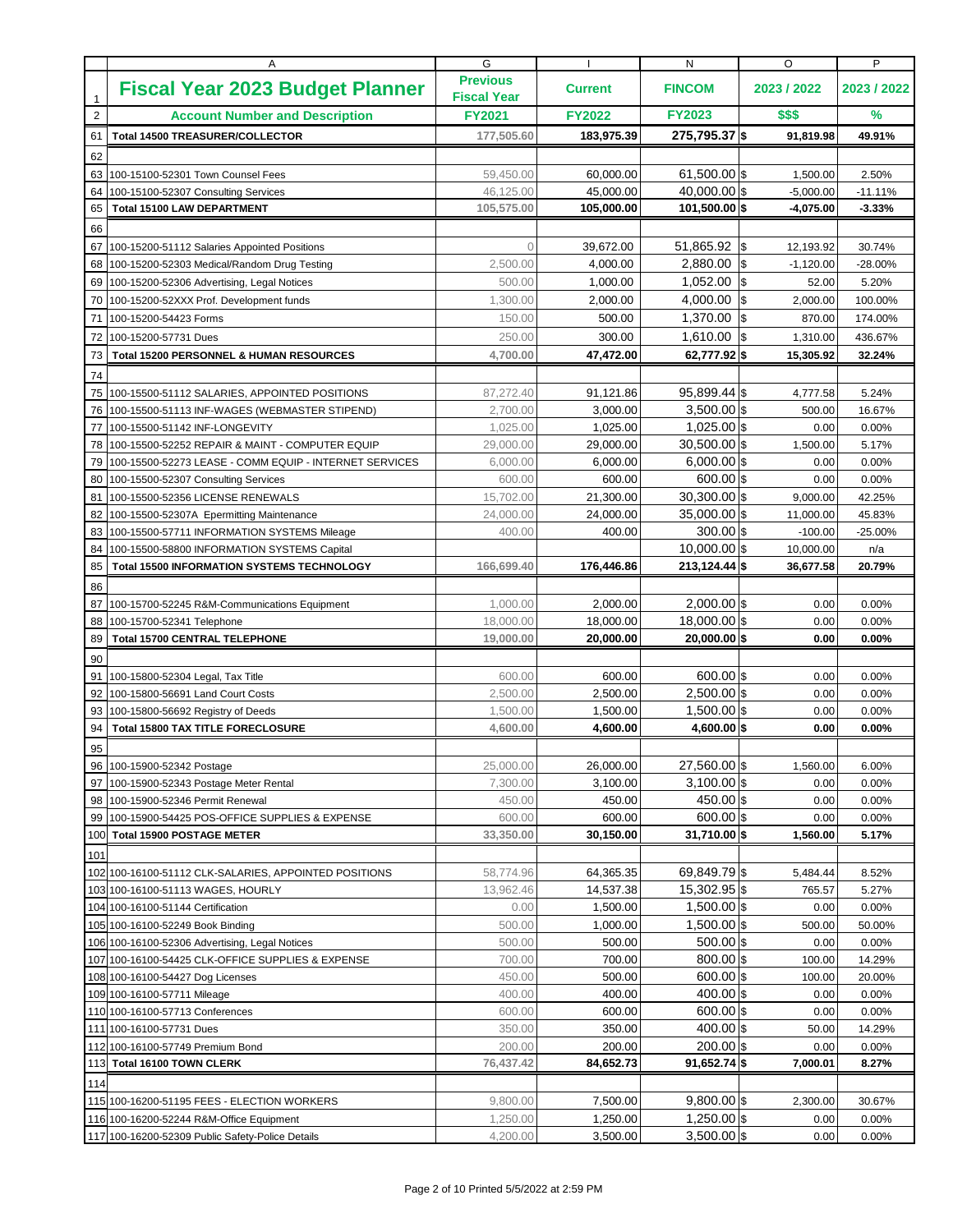|                | Α                                                                | G                                     |                  | N                               | O              | P               |
|----------------|------------------------------------------------------------------|---------------------------------------|------------------|---------------------------------|----------------|-----------------|
| $\mathbf{1}$   | <b>Fiscal Year 2023 Budget Planner</b>                           | <b>Previous</b><br><b>Fiscal Year</b> | <b>Current</b>   | <b>FINCOM</b>                   | 2023 / 2022    | 2023 / 2022     |
| $\overline{2}$ | <b>Account Number and Description</b>                            | <b>FY2021</b>                         | <b>FY2022</b>    | <b>FY2023</b>                   | \$\$\$         | %               |
|                | 118 100-16200-52319 Prof & Tech - Misc Other                     | 5,700.00                              | 5,000.00         | $5,000.00$ \$                   | 0.00           | 0.00%           |
|                | 119 100-16200-54491 Refreshments for election workers            | 900.00                                | 900.00           | $1,400.00$ \$                   | 500.00         | 55.56%          |
| 120            | <b>Total 16200 ELECTIONS</b>                                     | 21,850.00                             | 18,150.00        | 20,950.00 \$                    | 2,800.00       | 15.43%          |
| 121            |                                                                  |                                       |                  |                                 |                |                 |
|                | 122 100-16300-51112 SALARIES, APPOINTED POSITIONS                | 2,290.00                              | 2,290.00         | $2,290.00$ \$                   | 0.00           | 0.00%           |
|                | 123 100-16300-52313 Printing                                     | 1,800.00                              | 2,500.00         | $3,000.00$ \$                   | 500.00         | 20.00%          |
|                | 124 100-16300-52342 Postage                                      | 2,300.00                              | 2,800.00         | $3,000.00$ \$                   | 200.00         | 7.14%           |
|                | 125 100-16300-54425 REG-OFFICE SUPPLIES & EXPENSE                | 800.00                                | 800.00           | $800.00$ \$                     | 0.00           | 0.00%           |
| 126            | <b>Total 16300 REGISTRATION</b>                                  | 7,190.00                              | 8,390.00         | $9,090.00$ \$                   | 700.00         | 8.34%           |
| 127            |                                                                  |                                       |                  |                                 |                |                 |
|                | 128 100-17100-51113 WAGES, HOURLY                                | 51,693.66                             | 52,365.68        | $53,675.24$ \$                  | 1,309.56       | 2.50%           |
|                | 129 100-17100-51142 LONGEVITY                                    | 675.00                                | 675.00           | 780.00 \$                       | 105.00         | 15.56%          |
|                | 130 100-17100-51XXX GRANT WRITER STIPEND                         | 5,220.00                              | 6,700.00         | $6,700.00$ \$                   | 0.00           | 0.00%           |
|                | 131 100-17100-54591 UNIFORMS                                     |                                       |                  | $400.00$ \$                     | 400.00         | 0.00%           |
|                | 132 100-17100-57711 MILEAGE REIMBURSEMENT                        |                                       |                  | $200.00$ \\$                    | 200.00         | 0.00%           |
|                | 133 100-17100-54515 CCM-TRAINING                                 | 500.00                                | 500.00           | $0.00$ \$                       | -500.00        | $-100.00\%$     |
|                | 134 Total 17100 CONSERVATION COMMISSION                          | 58,088.66                             | 60,240.68        | $61,155.24$ \$                  | 914.56         | 1.52%           |
| 135            |                                                                  |                                       |                  |                                 |                |                 |
|                | 136 100-17500-51112 SALARIES - APPOINTED POSITIONS               | 0.00                                  | 64000.00         | 78,140.00 \$                    | 14,140.00      | 22.09%          |
|                | 137 100-17500-51113 WAGES, HOURLY                                | 22,633.92                             | 24324.16         | 26,179.92 \$                    | 1,855.76       | 7.63%           |
|                | 138 100-17500-51144 Professional Certification                   | 0.00                                  | 0.00             | $1,500.00$ \$                   | 1,500.00       | #DIV/0!         |
|                | 139 100-17500-52306 Advertising, Legal Notices                   | 500.00                                | 500.00           | $800.00$ \$                     | 300.00         | 60.00%          |
|                | 140 100-17500-52319 OPS - PROF & TECH MISC OTHER                 | 37,842.00                             | 10000.00         | $0.00$ \$                       | $-10,000.00$   | $-100.00\%$     |
| 141            | 100-17500-54425 PLA-OFFICE SUPPLIES & EXPENSE                    | 500.00                                | 400.00           | $500.00$ \$                     | 100.00         | 25.00%          |
|                | 142 100-17500-54599 PLANNING BOARD Miscellaneous Other           | 0.00                                  | 0.00             | $0.00$ s                        | 0.00           | #DIV/0!         |
|                | 143 100-17500-56694 N.M.C.O.G. MEMBERSHIP DUES                   | 4,725.00                              | 4843.00          | $3,952.41$ \$                   | $-890.59$      | $-18.39%$       |
|                | 144 100-17500-57175 Master Plan Implementation & Zoning Changes  | 7,500.00                              | 7500.00          | $8,000.00$ \$                   | 500.00         | 6.67%           |
|                | 145 100-17500-57713 PLANNING BOARD Conferences                   | 600.00                                | 400.00           | $2,000.00$ \$                   | 1,600.00       | 400.00%         |
|                | 146 100-17500-57731 PLANNING BOARD Dues                          |                                       |                  | $0.00$ \$                       | 0.00           | 0.00%           |
|                | 147 100-17500-57713 PLANNING BOARD Memberships                   | 0.00                                  | 0.00             | $360.00$ \$                     | 360.00         | 0.00%           |
| 148            | <b>Total 17500 PLANNING BOARD</b>                                | 74,300.92                             | 111,967.16       | 121,432.33 \$                   | 9,465.17       | 8.45%           |
| 149            |                                                                  |                                       |                  |                                 |                |                 |
|                | 150 100-17600-51113 WAGES, HOURLY                                | 13,571.96                             | 14,241.91        | 14,544.40 \$                    | 302.49         | 2.12%           |
|                | 151 100-17600-54425 APP-OFFICE SUPPLIES & EXPENSE                | 250.00                                | 250.00           | $250.00$ \$                     | 0.00           | 0.00%           |
|                | 152 100-17600-57713 BOARD OF APPEALS Conferences                 | 0.00                                  | 0.00             | $200.00$ s                      | 200.00         | n/a             |
|                | 153 Total 17600 BOARD OF APPEALS                                 | 13,821.96                             | 14,491.91        | 14,994.40 \$                    | 502.49         | 3.47%           |
| 154            |                                                                  |                                       |                  |                                 |                |                 |
|                | 155 100-19200-51113 WAGES, HOURLY                                | 61,507.00                             | 64,067.71        | $67,442.40$ \$                  | 3,374.69       | 5.27%           |
|                | 156 100-19200-51115 WAGES, SUBSTITUTE FILL-IN                    | 0.00                                  | 0.00             | $0.00$ \$                       | 0.00           |                 |
|                | 157 100-19200-51130 OVERTIME                                     | 0.00                                  | 0.00             | $0.00$ \$                       | 0.00           |                 |
|                | 158 100-19200-51142 LONGEVITY                                    | 0.00                                  | 1,280.00         | $1.450.00$ s                    | 170.00         | 13.28%          |
|                | 159 100-19200-52211 Electricity-Building                         | 10,000.00                             | 10,000.00        | $10,500.00$ \$<br>$7,500.00$ \$ | 500.00         | 5.00%           |
|                | 160 100-19200-52215 NATURAL GAS - HEATING                        | 7,000.00                              | 7,000.00         | $850.00$ \$                     | 500.00         | 7.14%           |
|                | 161 100-19200-52231 Town Water<br>162 100-19200-52232 Town Sewer | 750.00<br>600.00                      | 750.00<br>600.00 | $900.00$ \$                     | 100.00         | 13.33%          |
|                | 163 100-19200-52233 Storm water Fees - all town properties       | 2,460.00                              | 2,460.00         | $2,460.00$ \$                   | 300.00<br>0.00 | 50.00%<br>0.00% |
|                | 164 100-19200-52241 R&M-Building & Grounds                       | 35,000.00                             | 42,000.00        | $42,000.00$ \$                  | 0.00           | 0.00%           |
|                | 165 100-19200-52261 R&M-Heating/Air Cond Equipment               | 10,000.00                             | 10,000.00        | $9,000.00$ \$                   | $-1,000.00$    | $-10.00%$       |
|                | 166 100-19200-52280 R&L-Office Equipment                         | 4,108.00                              | 4,108.00         | 4,108.00 \$                     | 0.00           | $0.00\%$        |
|                | 167 100-19200-52293 Solid Waste Disposal                         | 1,000.00                              | 1,000.00         | $1,500.00$ \$                   | 500.00         | 50.00%          |
|                | 168 100-19200-52307 Asset Essentials Software Maintenance        | 11,375.00                             | 11,375.00        | $12,000.00$ \$                  | 625.00         | 5.49%           |
|                | 169 100-19200-52319 Prof & Tech - Misc Other                     | 300.00                                | 300.00           | $300.00$ \$                     | 0.00           | 0.00%           |
|                | 170 100-19200-52392 TOWN HALL PETER FITZ SCHOOL OP               | 107,000.00                            | 80,000.00        | 55,000.00 \$                    | $-25,000.00$   | $-31.25%$       |
|                | 171 100-19200-54424 Photocopy                                    | 3,300.00                              | 3,300.00         | $3,300.00$ \$                   | 0.00           | 0.00%           |
|                | 172 100-19200-54449 Other Bldg Repair & Maint                    | 10,851.50                             | 14,000.00        | $14,000.00$ \$                  | 0.00           | 0.00%           |
|                | 173 100-19200-57711 Mileage                                      | 0.00                                  | 0.00             | $0.00$ \$                       | 0.00           |                 |
|                | 174 Total 19200 TOWN FACILITIES                                  | 265,251.50                            | 252,240.71       | 232,310.40 \$                   | $-19,930.31$   | $-7.90%$        |
| 175            |                                                                  |                                       |                  |                                 |                |                 |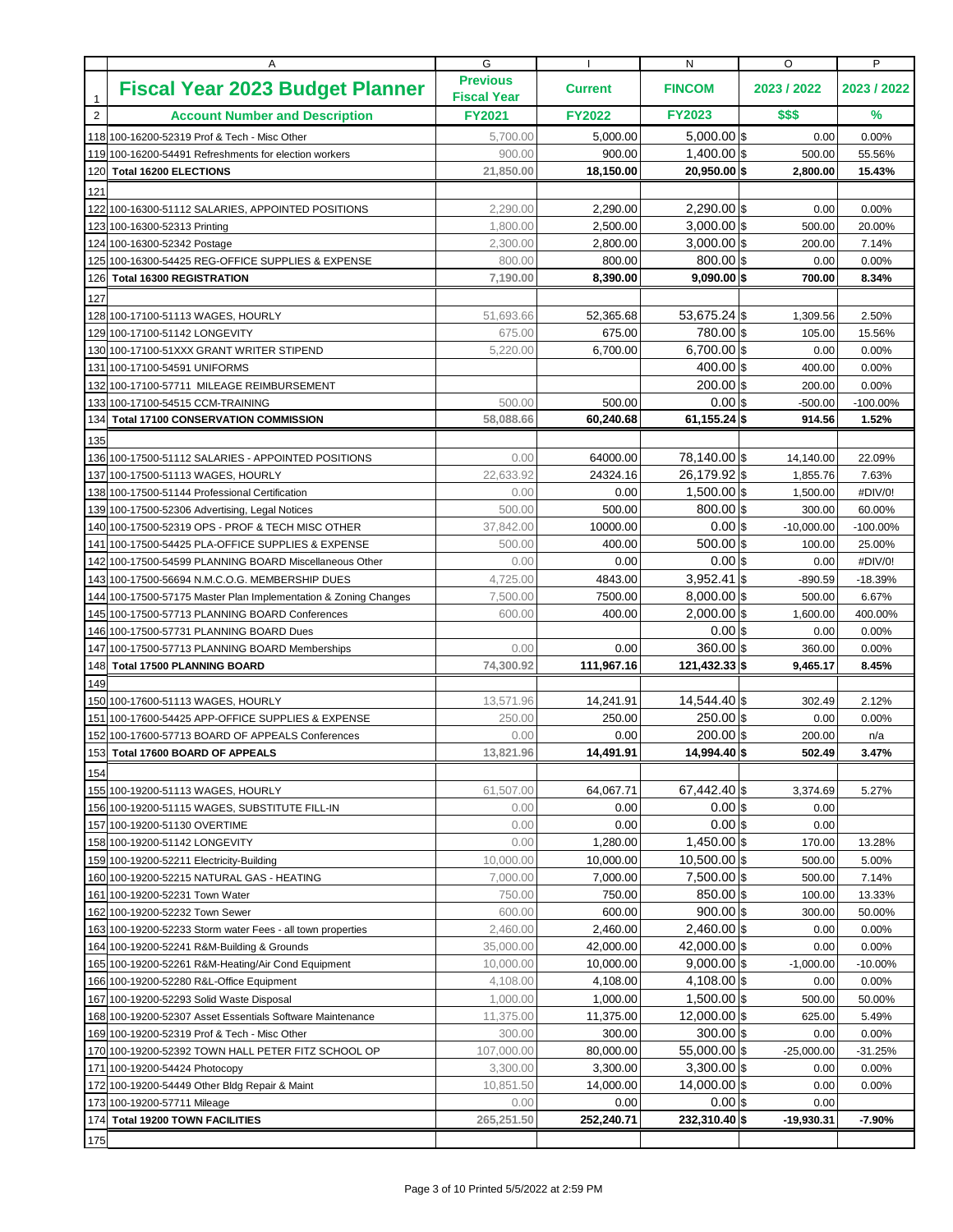|                                                                                                                                     |                                |                | P              |
|-------------------------------------------------------------------------------------------------------------------------------------|--------------------------------|----------------|----------------|
| <b>Previous</b><br><b>Fiscal Year 2023 Budget Planner</b><br><b>Current</b><br><b>Fiscal Year</b><br>$\mathbf{1}$                   | <b>FINCOM</b>                  | 2023 / 2022    | 2023 / 2022    |
| $\sqrt{2}$<br><b>Account Number and Description</b><br><b>FY2021</b><br><b>FY2022</b>                                               | <b>FY2023</b>                  | \$\$\$         | $\frac{9}{6}$  |
| 176                                                                                                                                 |                                |                |                |
| 152,513.00<br>280,403.00<br>177 100-21100-51112 SALARIES, APPOINTED POSITIONS                                                       | 293,388.00 \$                  | 12,985.00      | 4.63%          |
| 1,167,541.18<br>1,189,155.00<br>178 100-21100-51113 WAGES, HOURLY                                                                   | 1,271,157.00 \$                | 103,615.82     | 8.87%          |
| 318,000.00<br>338,000.00<br>179 100-21100-51130 OVERTIME                                                                            | 346,500.00 \$                  | 8,500.00       | 2.51%          |
| 50,295.00<br>53,731.00<br>180 100-21100-51141 EDUCATIONAL INCENTIVE                                                                 | $53,183.00$ \$                 | $-548.00$      | $-1.02%$       |
| 15,600.00<br>14,500.00<br>181 100-21100-51142 LONGEVITY                                                                             | $13.350.00$ \$                 | $-1,150.00$    | $-7.93%$       |
| 182 100-21100-51192 UNIFORM ALLOWANCE<br>21,800.00<br>21,300.00                                                                     | $24,050.00$ \$                 | 2,750.00       | 12.91%         |
| 0.00<br>183 100-21100-51220 COVID 19 - ADMIN LEAVE                                                                                  | $0.00$ \$<br>0.00              | 0.00           |                |
| 0.00<br>184 100-21100-51320 COVID 19 - ADM LVE COVRG                                                                                | $0.00$ \$<br>0.00              | 0.00           |                |
| 21,000.00<br>21,000.00<br>185 100-21100-52211 Electricity-Building                                                                  | $21,000.00$ \$                 | 0.00           | 0.00%          |
| 13,000.00<br>13,000.00<br>186 100-21100-52215 Natural Gas-Heating                                                                   | $13,000.00$ \$                 | 0.00           | 0.00%          |
| 1,300.00<br>1,300.00<br>187<br>100-21100-52231 Town Water                                                                           | $1,300.00$ \$                  | 0.00           | 0.00%          |
| 35,000.00<br>35,000.00<br>188 100-21100-52241 R&M-Building & Grounds                                                                | 35,000.00 \$                   | 0.00           | 0.00%          |
| 189 100-21100-52242 R&M-Vehicles<br>20,000.00<br>20,000.00                                                                          | $20,000.00$ \$                 | 0.00           | 0.00%          |
| 25,000.00<br>25,000.00<br>190 100-21100-52252 R&M-Data Processing Equipment                                                         | $26,000.00$ \$                 | 1,000.00       | 4.00%          |
| 1,500.00<br>1,500.00<br>191 100-21100-52253 R&M-Other Police Equipment                                                              | $1,500.00$ \$                  | 0.00           | 0.00%          |
| 10,000.00<br>10,000.00<br>192 100-21100-52273 R&L-Communications Equipment                                                          | $10,000.00$ \$                 | 0.00           | 0.00%          |
| 2,500.00<br>2,500.00<br>193 100-21100-52293 Solid Waste Disposal                                                                    | $2,500.00$ \$                  | 0.00           | 0.00%          |
| 16,000.00<br>16,000.00<br>194 100-21100-52319 Prof & Tech - Misc Other                                                              | $16,000.00$ \$                 | 0.00           | 0.00%          |
| 10,000.00<br>10,000.00<br>195 100-21100-52323 Training                                                                              | $10,000.00$ \$                 | 0.00           | 0.00%          |
| 5,000.00<br>5,000.00<br>196 100-21100-52326 Testing                                                                                 | $5,000.00$ \$                  | 0.00           | 0.00%          |
| 197 100-21100-52342 Postage<br>500.00                                                                                               | $1,000.00$ \$<br>500.00        | 500.00         | 100.00%        |
| 300.00<br>198 100-21100-52385 VACS Ticket Processing                                                                                | $300.00$ \$<br>300.00          | 0.00           | 0.00%          |
| 35,000.00<br>35,000.00<br>199 100-21100-54411 Gasoline                                                                              | 37,000.00 \$                   | 2,000.00       | 5.71%          |
| 2,000.00<br>2,000.00<br>200 100-21100-54425 POL-OFFICE SUPPLIES & EXPENSE                                                           | $2,000.00$ \$                  | 0.00           | 0.00%          |
| 2,500.00<br>201 100-21100-54426 Data Processing<br>2,500.00                                                                         | $2,500.00$ \$                  | 0.00           | 0.00%          |
| 202 100-21100-54459 Other Custodial<br>3,000.00<br>3,000.00                                                                         | $3,000.00$ \$                  | 0.00           | 0.00%          |
| 300.00<br>203 100-21100-54492 Food Service                                                                                          | $300.00$ \$<br>300.00          | 0.00           | 0.00%          |
| 7,500.00<br>7,500.00<br>204 100-21100-54585 Ammunition                                                                              | $7,500.00$ \$                  | 0.00           | 0.00%          |
| 2,500.00<br>2,500.00<br>205 100-21100-54591 Uniforms                                                                                | $2,500.00$ \$                  | 0.00           | 0.00%          |
| 4,045.00<br>4,045.00<br>206 100-21100-54599 Miscellaneous Other                                                                     | $5,000.00$ \$<br>$5,000.00$ \$ | 955.00         | 23.61%         |
| 5,000.00<br>5,000.00<br>207 100-21100-57712 Meetings<br>2,000.00<br>208 100-21100-57731 Dues<br>2,000.00                            | $2,000.00$ \$                  | 0.00<br>0.00   | 0.00%          |
| 117,500.00<br>117,500.00<br>209 100-21100-58855 POLICE DEPARTMENT VEHICLE                                                           | $120,000.00$ \$                | 2,500.00       | 0.00%<br>2.13% |
| 5,000.00<br>5,000.00<br>210 100-21100-58872 POLICE DEPARTMENT REPL EQUIP                                                            | $5,000.00$ \$                  | 0.00           | 0.00%          |
| 211 Total 21100 POLICE DEPARTMENT<br>2,094,808.00<br>2,222,920.18                                                                   | 2,356,028.00 \$                | 133,107.82     | 5.99%          |
|                                                                                                                                     |                                |                |                |
| 212                                                                                                                                 |                                |                |                |
| 97,500.00<br>101,500.00<br>213 100-22100-51112 SALARIES, APPOINTED POSITIONS                                                        | 101,500.00 \$                  | 0.00           | 0.00%          |
| 38,606.97<br>40,101.77<br>214 100-22100-51113 WAGES, HOURLY                                                                         | 40,958.21 \$                   | 856.44         | 2.14%          |
| 71,237.00<br>71,237.00<br>215 100-22100-51115 CALL WAGES                                                                            | 75,000.00 \$                   | 3,763.00       | 5.28%          |
| 4,000.00<br>4,000.00<br>216 100-22100- CALL FF Mechanic WAGES                                                                       | $0.00$ \$                      | $-4,000.00$    | -100.00%       |
| 17,800.00<br>17,800.00<br>217 100-22100-51116 STIPENDS                                                                              | 17,800.00 \$                   | 0.00           | $0.00\%$       |
| 2,000.00<br>2,000.00<br>218 100-22100-51130 OVERTIME                                                                                | $0.00$ \$<br>$0.00$ \$         | $-2,000.00$    | $-100.00\%$    |
| 870.00<br>219 100-22100-51142 LONGEVITY                                                                                             | 870.00<br>$1,000.00$ \$        | $-870.00$      | $-100.00\%$    |
| 1,000.00<br>1,000.00<br>220 100-22100-UNIFORMS ALLOWANCE (Chief)                                                                    | $7,300.00$ \$                  | 0.00           | 0.00%          |
| 7,300.00<br>7,300.00<br>221 100-22100-52211 Electricity-Building<br>222 100-22100-52215 Natural Gas-Heating<br>7,500.00<br>7,500.00 | 7,875.00 \$                    | 0.00<br>375.00 | 0.00%<br>5.00% |
| 2,200.00<br>2,200.00<br>223 100-22100-52231 Town Water                                                                              | $2,200.00$ \$                  | 0.00           | 0.00%          |
| 11,050.00<br>12,000.00<br>224 100-22100-52241 R&M-Building & Grounds                                                                | $12,600.00$ \$                 | 600.00         | 5.00%          |
| 16,000.00<br>16,500.00<br>225 100-22100-52242 R&M-Vehicles                                                                          | $18,500.00$ \$                 | 2,000.00       | 12.12%         |
| 810.00<br>1,000.00<br>226 100-22100-52273 R&L-Communications Equipment                                                              | $1,000.00$ \$                  | 0.00           | 0.00%          |
| 227 100-22100-52276 FIR-R&L-MINOR OUTSIDE<br>630.00                                                                                 | 750.00 \$<br>630.00            | 120.00         | 19.05%         |
| 1,995.00<br>228 100-22100-52299 Miscellaneous Other                                                                                 | $500.00$ \$<br>500.00          | 0.00           | 0.00%          |
| 1,250.00<br>1,250.00<br>229 100-22100-52303 Medical/Random Drug Testing                                                             | $1,000.00$ \$                  | $-250.00$      | $-20.00%$      |
| 3,000.00<br>4,500.00<br>230 100-22100-52319 Prof & Tech                                                                             | $4,975.00$ \$                  | 475.00         | 10.56%         |
| 2,500.00<br>2,500.00<br>231 100-22100-52323 Training                                                                                | $2,500.00$ \$                  | 0.00           | 0.00%          |
| 2,200.00<br>2,200.00<br>232 100-22100-54411 Gasoline                                                                                | $2,310.00$ \$                  | 110.00         | 5.00%          |
| 5,800.00<br>5,800.00<br>233 100-22100-54412 Diesel Fuel                                                                             | $6,400.00$ \$                  | 600.00         | 10.34%         |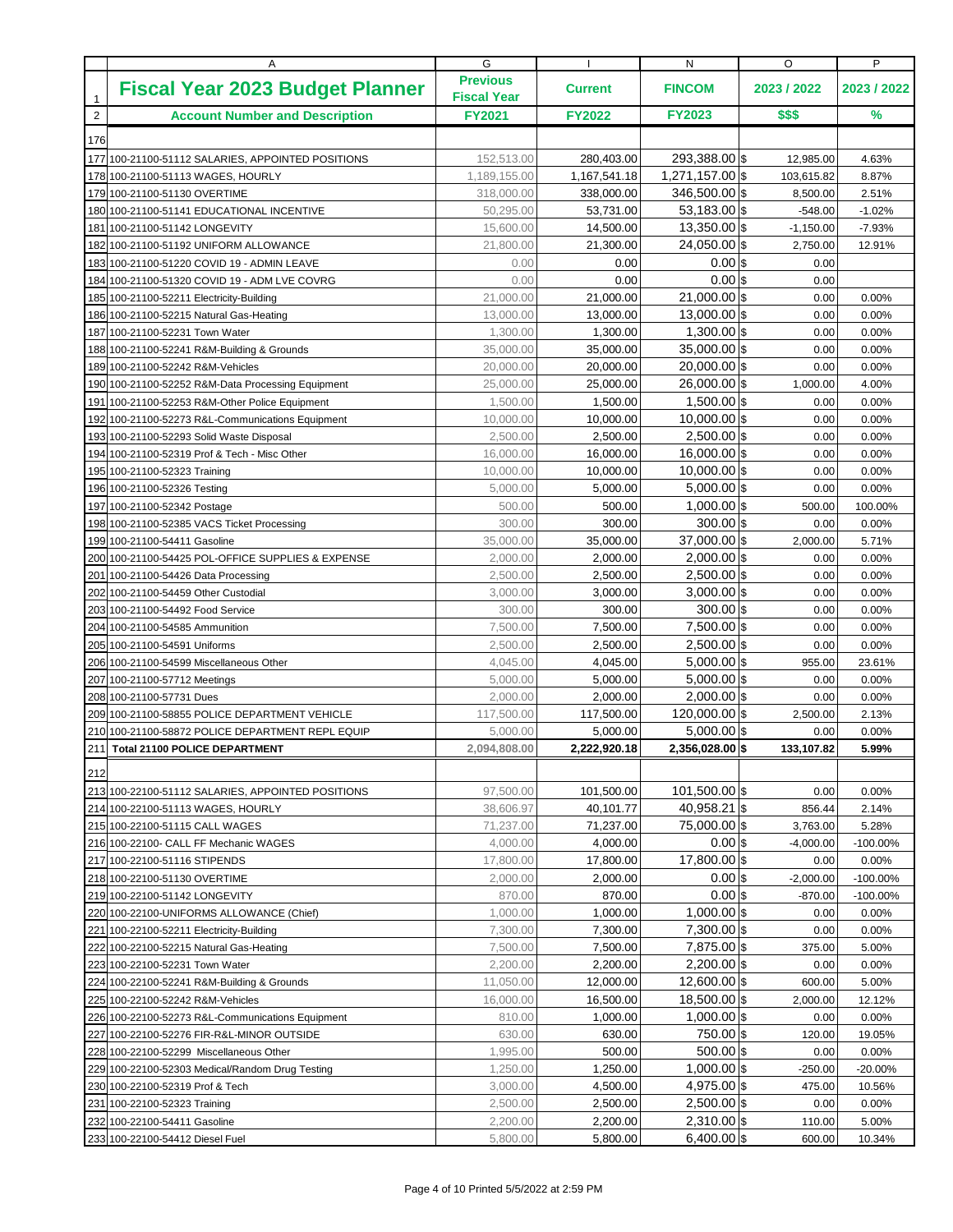|                | Α                                                       | G                                     |                | N              | O            | P           |
|----------------|---------------------------------------------------------|---------------------------------------|----------------|----------------|--------------|-------------|
| $\mathbf{1}$   | <b>Fiscal Year 2023 Budget Planner</b>                  | <b>Previous</b><br><b>Fiscal Year</b> | <b>Current</b> | <b>FINCOM</b>  | 2023 / 2022  | 2023 / 2022 |
| $\overline{2}$ | <b>Account Number and Description</b>                   | <b>FY2021</b>                         | <b>FY2022</b>  | <b>FY2023</b>  | \$\$\$       | %           |
|                | 234 100-22100-54425 FIR-OFFICE SUPPLIES & EXPENSE       | 2,000.00                              | 2,000.00       | $2,000.00$ \$  | 0.00         | 0.00%       |
|                | 235 100-22100-54581 Firefighting Supplies               | 13,200.00                             | 13,200.00      | $13,500.00$ \$ | 300.00       | 2.27%       |
|                | 236 100-22100-54591 Uniforms                            | 3,300.00                              | 3,300.00       | $3,475.00$ \$  | 175.00       | 5.30%       |
|                | 237 100-22100-54599 Miscellaneous Other                 | 500.00                                | 500.00         | $500.00$ \$    | 0.00         | 0.00%       |
|                | 238 100-22100-Meetings/Travel (Chief)                   | 1,500.00                              | 1,500.00       | $1,500.00$ \$  | 0.00         | 0.00%       |
|                | 239 100-22100-57733 Memberships                         | 2,800.00                              | 4,300.00       | $4,300.00$ \$  | 0.00         | 0.00%       |
|                | 240 100-22100-58800 Capital Equipment                   | 40,000.00                             | 40,000.00      | $40,000.00$ \$ | 0.00         | 0.00%       |
| 241            | Total 22100 FIRE DEPT                                   | 358,548.97                            | 367,188.77     | 369,443.21 \$  | 2,254.44     | 0.61%       |
| 242            |                                                         |                                       |                |                |              |             |
|                | 243 100-23100-51113 WAGES, HOURLY                       | 292,935.56                            | 299,235.00     | 418,681.27 \$  | 119,446.27   | 39.92%      |
|                | 244 100-23100-51115 ON CALL WAGES                       | 50,000.00                             | 50,000.00      | $30,000.00$ \$ | $-20,000.00$ | -40.00%     |
|                | 245 100-23100-51116 STIPENDS                            | 2,000.00                              | 2,000.00       | $2,000.00$ \$  | 0.00         | 0.00%       |
|                | 246 100-23100-51117 PER DIEM BASIC                      | 51,926.00                             | 51,926.00      | $63,926.00$ \$ | 12,000.00    | 23.11%      |
|                | 247 100-23100-51118 PER DIEM PARAMEDIC                  | 25,593.00                             | 25,593.00      | $36,400.00$ \$ | 10,807.00    | 42.23%      |
|                | 248 100-23100-51130 OVERTIME                            | 72,000.00                             | 74,119.00      | 97,468.80 \$   | 23,349.80    | 31.50%      |
|                | 249 100-23100-51114 Town portion of COVID staffing      | 0.00                                  | 50,000.00      | $0.00$ \$      | $-50,000.00$ | $-100.00\%$ |
|                | 250 100-23100-51142 LONGEVITY                           | 0.00                                  | 0.00           | $0.00$ \$      | 0.00         |             |
|                | 254 100-23100-52242 AMB-R&M - VEHICLES                  | 12,000.00                             | 12,600.00      | $13,200.00$ \$ | 600.00       | 4.76%       |
|                | 255 100-23100-52245 R&M-Communications Equipment        | 1,500.00                              | 1,500.00       | $1,500.00$ \$  | 0.00         | 0.00%       |
|                | 256 100-23100-52257 R&M-Ambulance Equipment             | 5,300.00                              | 5,750.00       | 5,865.00 \$    | 115.00       | 2.00%       |
|                | 257 100-23100-52276 R&L-Minor Outside                   | 2,600.00                              | 2,730.00       | $2,730.00$ \$  | 0.00         | 0.00%       |
|                | 258 100-23100-52293 Solid Waste Disposal                | 500.00                                | 980.00         | $1,100.00$ \$  | 120.00       | 12.24%      |
|                | 259 100-23100-52299 Miscellaneous Other                 | 500.00                                | 500.00         | $500.00$ \$    | 0.00         | 0.00%       |
|                | 260 100-23100-52303 Medical/Random Drug Testing         | 3,000.00                              | 3,000.00       | $3,000.00$ \$  | 0.00         | 0.00%       |
|                | 261 100-23100-52306 Advertising, Legal Notices          | 0.00                                  | 0.00           | $0.00$ \$      | 0.00         |             |
|                | 262 100-23100-52307 MEDICAL BILLING SERVICES            | 22,000.00                             | 22,000.00      | $22,000.00$ \$ | 0.00         | 0.00%       |
|                | 263 100-23100-52308 Data Processing                     | 3,600.00                              | 4,150.00       | $4,150.00$ \$  | 0.00         | 0.00%       |
|                | 264 100-23100-52323 Training                            | 1,000.00                              | 5,000.00       | $5,000.00$ \$  | 0.00         | 0.00%       |
|                | 265 100-23100-52356 License Renewals                    | 3,500.00                              | 3,500.00       | $3,500.00$ \$  | 0.00         | 0.00%       |
|                | 266 100-23100-54411 Gasoline                            | 750.00                                | 750.00         | $1,000.00$ \$  | 250.00       | 33.33%      |
|                | 267 100-23100-54412 Diesel Fuel                         | 8,000.00                              | 8,000.00       | $9,000.00$ \$  | 1,000.00     | 12.50%      |
|                | 268 100-23100-54425 AMB-OFFICE SUPPLIES & EXPENSE       | 800.00                                | 800.00         | $800.00$ \$    | 0.00         | 0.00%       |
|                | 269 100-23100-54485 Parts & Accessories                 | 3,500.00                              | 3,500.00       | $3,500.00$ \$  | 0.00         | 0.00%       |
|                | 270 100-23100-54501 Ambulance Supplies                  | 26,000.00                             | 27,300.00      | 28,750.00 \$   | 1,450.00     | 5.31%       |
|                | 271 100-23100-54591 Uniforms                            | 5,000.00                              | 5,000.00       | $8,200.00$ \$  | 3,200.00     | 64.00%      |
|                | 272 100-23100-57715 Tuition                             | 1,800.00                              | 1,800.00       | $1,800.00$ \$  | 0.00         | 0.00%       |
|                | 273 100-23100-57733 Memberships                         | 1,800.00                              | 1,800.00       | $1,800.00$ \$  | 0.00         | 0.00%       |
|                | 274 100-23100-57734 AMBULANCE "ALS" FEES                | 2,000.00                              | 2,000.00       | $2,000.00$ \$  | 0.00         | 0.00%       |
|                | 275 Total 23100 AMBULANCE SERVICE                       | 599,604.56                            | 665,533.00     | 767,871.07 \$  | 102,338.07   | 15.38%      |
| 276            |                                                         |                                       |                |                |              |             |
|                | 277 100-24100-51112 BLD-SALARIES, APPOINTED POSITIONS   | 58,234.32                             | 60,155.28      | 78,132.96 \$   | 17,977.68    | 29.89%      |
|                | 278 100-24100-51113 WAGES, HOURLY                       | 45,204.26                             | 27,871.42      | $67,442.40$ \$ | 39,570.98    | 141.98%     |
|                | 279 100-24100-51113 WAGES, HOURLY - Assistant Inspector | 700.00                                | 800.00         | $800.00$ \$    | 0.00         | 0.00%       |
|                | 280 100-24100-51144 PROF ASSOCIATION CERTIFICATION      |                                       |                | $1,500.00$ \$  | 1,500.00     | #DIV/0!     |
|                | 281 100-24100-51142 LONGEVITY                           | 464.00                                | 580.00         | $1,450.00$ \$  | 870.00       | 150.00%     |
|                | 282 100-24100-52242 - R&M - Vehicles                    | 700.00                                | 700.00         | $0.00$ \$      | $-700.00$    | $-100.00\%$ |
|                | 283 100-24100-54411 GASOLINE                            | 750.00                                | 750.00         | $0.00$ \$      | $-750.00$    | $-100.00\%$ |
|                | 284 100-24100-54423 Forms                               | 0.00                                  | 0.00           | $0.00$ \$      | 0.00         | #DIV/0!     |
|                | 285 100-24100-54425 Office supplies                     | 975.00                                | 975.00         | $975.00$ \$    | 0.00         | $0.00\%$    |
|                | 286 100-24100-54511 BOOKS                               | 200.00                                | 200.00         | $250.00$ \$    | 50.00        | 25.00%      |
|                | 287 100-24100-57711 Mileage                             | 600.00                                | 600.00         | $3,000.00$ \$  | 2,400.00     | 400.00%     |
|                | 288 100-24100-57715 Tuition                             | 750.00                                | 750.00         | 750.00 \$      | 0.00         | $0.00\%$    |
|                | 289 100-24100-57731 Dues                                | 75.00                                 | 75.00          | $150.00$ \$    | 75.00        | 100.00%     |
|                | 290 Total 24100 BUILDING AND ZONING OFFICER             | 108,652.58                            | 93,456.70      | 154,450.36 \$  | 60,993.66    | 65.26%      |
| 291            |                                                         |                                       |                |                |              |             |
|                | 292 100-24200-51112 SALARIES, APPOINTED POSITIONS       | 2,700.00                              | 2,700.00       | $2,700.00$ \$  | 0.00         | 0.00%       |
|                | 293 100-24200-51193 INSPECTION FEES                     | 8,500.00                              | 8,500.00       | $8,500.00$ \$  | 0.00         | $0.00\%$    |
|                | 294 100-24200-54511 GAS-BOOKS                           | 0.00                                  | 50.00          | $250.00$ \$    | 200.00       | 400.00%     |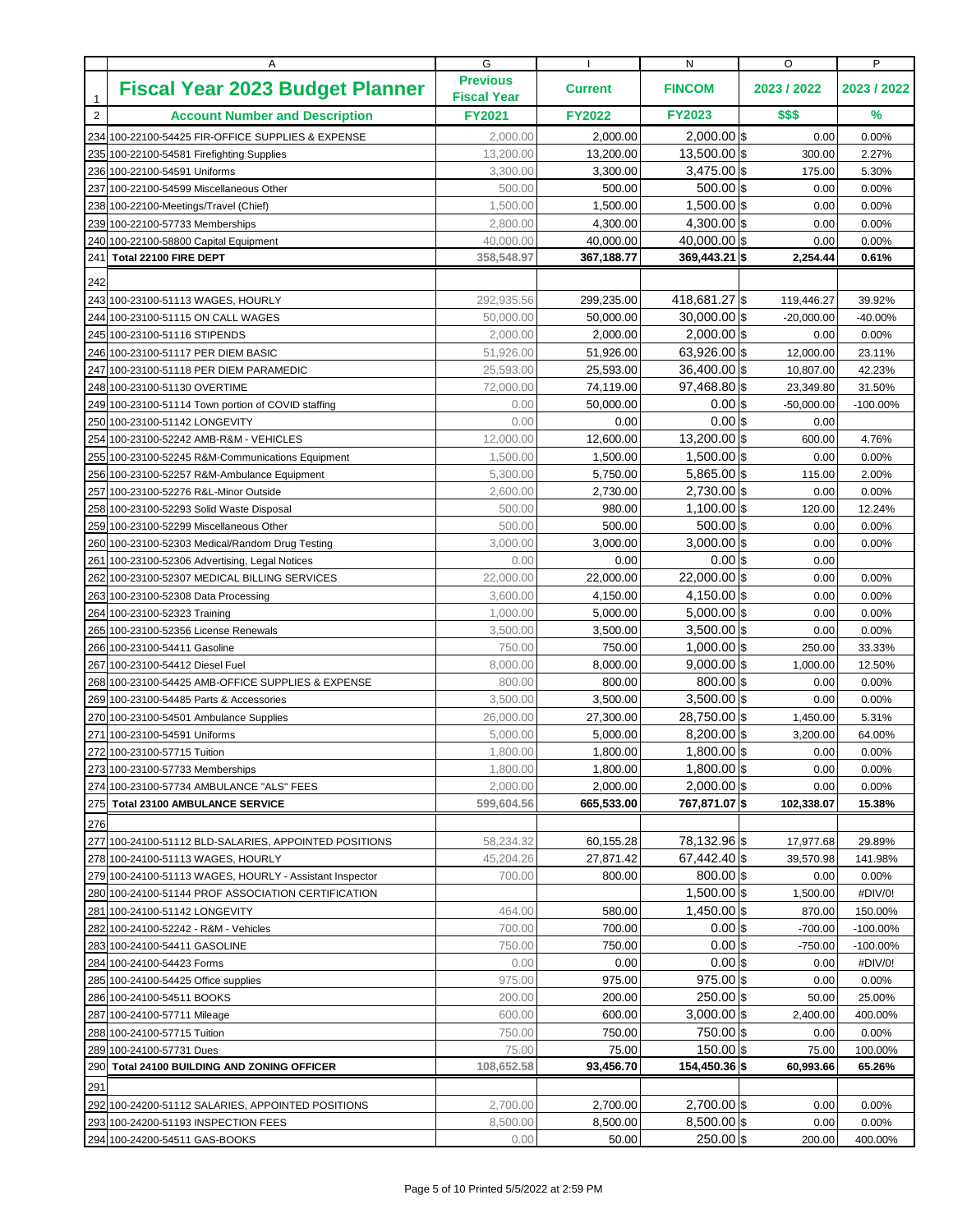|                | Α                                                                                                     | G                                     |                     | N                            | O                 | P                 |
|----------------|-------------------------------------------------------------------------------------------------------|---------------------------------------|---------------------|------------------------------|-------------------|-------------------|
| $\mathbf{1}$   | <b>Fiscal Year 2023 Budget Planner</b>                                                                | <b>Previous</b><br><b>Fiscal Year</b> | <b>Current</b>      | <b>FINCOM</b>                | 2023 / 2022       | 2023 / 2022       |
| $\overline{2}$ | <b>Account Number and Description</b>                                                                 | <b>FY2021</b>                         | <b>FY2022</b>       | <b>FY2023</b>                | \$\$\$            | %                 |
|                | 295 100-24200-57711 Mileage                                                                           | 300.00                                | 300.00              | $300.00$ \$                  | 0.00              | 0.00%             |
|                | 296 100-24200-57714 Conference Registration                                                           | 310.00                                | 310.00              | $500.00$ \$                  | 190.00            | 61.29%            |
| 297            | 100-24200-57731 Dues                                                                                  | 35.00                                 | 40.00               | $50.00$ \\$                  | 10.00             | 25.00%            |
| 298            | <b>Total 24200 GAS INSPECTOR</b>                                                                      | 11,845.00                             | 11,900.00           | 12,300.00 \$                 | 400.00            | 3.36%             |
| 299            |                                                                                                       |                                       |                     |                              |                   |                   |
|                | 300 100-24300-51112 SALARIES, APPOINTED POSITIONS                                                     | 2,700.00                              | 2,700.00            | $2,700.00$ \$                | 0.00              | 0.00%             |
|                | 301 100-24300-51193 INSPECTION FEES                                                                   | 10,000.00                             | 10.000.00           | $10,000.00$ \$               | 0.00              | 0.00%             |
|                | 302 100-24300-54423 PLU-FORMS & SUPPLIES                                                              | 0.00                                  | 0.00                | $0.00$ \$                    | 0.00              | #DIV/0!           |
|                | 303 100-24300-54511 BOOKS                                                                             |                                       | 50.00               | 250.00 \$                    | 200.00            | 400.00%           |
|                | 304 100-24300-57711 Mileage                                                                           | 300.00                                | 300.00              | $300.00$ \$                  | 0.00              | 0.00%             |
|                | 305 100-24300-57714 Conference Registration                                                           | 360.00                                | 360.00              | $500.00$ \$                  | 140.00            | 38.89%            |
|                | 306 100-24300-57731 PLU-DUES                                                                          | 35.00                                 | 40.00               | $50.00$ \$                   | 10.00             | 25.00%            |
| 307            | <b>Total 24300 PLUMBING INSPECTOR</b>                                                                 | 13,395.00                             | 13,450.00           | 13,800.00 \$                 | 350.00            | 2.60%             |
| 308            |                                                                                                       |                                       |                     |                              |                   |                   |
|                | 309 100-24400-51112 SALARIES, APPOINTED POSITIONS                                                     | 5,261.00                              | 5,300.00            | $5,300.00$ \$                | 0.00              | 0.00%             |
|                | 310 100-24400-54423 Forms                                                                             | 225.00                                | 225.00              | $225.00$ \$                  | 0.00              | 0.00%             |
|                | 311 100-24400-57711 Mileage                                                                           | 100.00                                | 100.00              | $100.00$ \$                  | 0.00              | 0.00%             |
| 312            | Total 24400 SEALER OF WEIGHTS AND MEASURES                                                            | 5,586.00                              | 5,625.00            | $5,625.00$ \$                | 0.00              | 0.00%             |
| 313            |                                                                                                       |                                       |                     |                              |                   |                   |
|                | 314 100-24500-51112 SALARIES, APPOINTED POSITIONS                                                     | 2,400.00                              | 2,400.00            | $2,400.00$ \$                | 0.00              | 0.00%             |
|                | 315 100-24500-51193 INSPECTION FEES                                                                   | 20,000.00                             | 20,000.00           | 20,000.00 \$                 | 0.00              | 0.00%             |
|                | 316 100-24500-54425 OFFICE SUPPLIES & EXPENSE                                                         | 200.00                                | 200.00              | $200.00$ \$                  | 0.00              | 0.00%             |
|                | 317 100-24500-54511 WIRING INSPECTOR Books, Town Department                                           | 0.00                                  | 0.00                | $250.00$ \$<br>$90.00$ \$    | 250.00            | #DIV/0!           |
|                | 318 100-24500-57711 Mileage                                                                           | 90.00                                 | 90.00               | $600.00$ \$                  | 0.00              | 0.00%             |
| 320            | 319 100-24500-57714 CONFERENCE REGISTRATION<br><b>Total 24500 WIRING INSPECTOR</b>                    | 600.00<br>23,290.00                   | 600.00<br>23,290.00 | 23,540.00 \$                 | 0.00<br>250.00    | 0.00%<br>1.07%    |
|                |                                                                                                       |                                       |                     |                              |                   |                   |
| 321            |                                                                                                       |                                       |                     |                              |                   |                   |
|                | 322 100-25100-51112 SALARIES, APPOINTED POSITIONS                                                     | 98,238.40                             | 102,649.94          | 106,592.40 \$                | 3,942.46          | 3.84%             |
|                | 323 100-25100-51113 WAGES, HOURLY                                                                     | 367,610.70                            | 378,103.07          | 495,494.89 \$                | 117,391.82        | 31.05%            |
|                | 324 100-25100-51130 OVERTIME                                                                          | 74,000.00                             | 80,000.00           | 82,000.00 \$                 | 2,000.00          | 2.50%             |
|                | 325 100-25100-51142 LONGEVITY                                                                         | 1,600.00                              | 1,600.00            | $1,600.00$ \$                | 0.00              | 0.00%             |
|                | 326 100-25100-51220 COVID 19 - ADMIN LEAVE                                                            | 0.00                                  | 0.00                | $0.00$ \$                    | 0.00              | #DIV/0!           |
| 327            | 100-25100-51320 COVID 19 - ADM LVE COVRG                                                              | 0.00                                  | 0.00                | $0.00$ \$                    | 0.00              | #DIV/0!           |
|                | 328 100-25100-52211 Electricity-Building                                                              | 2,200.00                              | 2,200.00            | $2,200.00$ \$<br>$835.00$ \$ | 0.00              | 0.00%             |
|                | 329 100-25100-52241 R&M-Building & Grounds                                                            | 835.00<br>585.00                      | 835.00<br>585.00    | 585.00 \$                    | 0.00              | 0.00%             |
|                | 330 100-25100-52244 R&M-Office Equipment                                                              |                                       | 11,368.00           | 11,368.00 \$                 | 0.00              | 0.00%             |
|                | 331 100-25100-52245 R&M-Communications Equipment<br>332 100-25100-52252 R&M-Data Processing Equipment | 11,368.00<br>9,700.00                 | 9,700.00            | $20,140.00$ \$               | 0.00<br>10,440.00 | 0.00%<br>107.63%  |
|                | 333 100-25100-54425 CMM-OFFICE SUPPLIES & EXPENSE                                                     | 2,500.00                              | 2,500.00            | $2,500.00$ \$                | 0.00              | $0.00\%$          |
|                | 334 100-25100-54589 Communications                                                                    | 1,500.00                              | 1,500.00            | $1,500.00$ \$                | 0.00              | $0.00\%$          |
|                | 335 100-25100-54591 COMMUNICATIONS CENTER Uniforms                                                    | 2,500.00                              | 2,500.00            | $2,500.00$ \$                | 0.00              | 0.00%             |
|                | 336 100-25100-57731 Dues                                                                              | 600.00                                | 600.00              | $600.00$ \$                  | 0.00              | 0.00%             |
| 337            | <b>Total 25100 COMMUNICATIONS CENTER</b>                                                              | 573,237.10                            | 594,141.01          | 727,915.29 \$                | 133,774.28        | 22.52%            |
|                |                                                                                                       |                                       |                     |                              |                   |                   |
| 338            |                                                                                                       |                                       |                     |                              |                   |                   |
|                | 339 100-29100-51113 EMERGENCY MANAGEMENT WAGES, HOURLY                                                | 2,400.00                              | 2,800.00            | $4,800.00$ \$<br>$75.00$ \$  | 2,000.00          | 71.43%            |
|                | 340 100-29100-52241 R&M-Building & Grounds<br>341 100-29100-52242 R&M-Vehicles                        | 50.00<br>1,000.00                     | 50.00<br>1,000.00   | $1,150.00$ \$                | 25.00<br>150.00   | 50.00%<br>15.00%  |
|                | 342 100-29100-52245 EMA-R&M-COMMUNICATIONS EQUIPMENT                                                  | 80.00                                 | 80.00               | $100.00$ \$                  | 20.00             |                   |
|                | 343 100-29100-52308 EMERGENCY MANAGEMENT Data Processing                                              | 100.00                                | 100.00              | $75.00$ \$                   | $-25.00$          | 25.00%<br>-25.00% |
|                | 344 100-29100-54411 Gasoline                                                                          | 275.00                                | 275.00              | $400.00$ \$                  | 125.00            | 45.45%            |
|                | 345 100-29100-54425 EMA-OFFICE SUPPLIES & EXPENSE                                                     | 100.00                                | 250.00              | $250.00$ \$                  | 0.00              | $0.00\%$          |
|                | 346 100-29100-54483 Batteries & Anti-Freeze                                                           | 300.00                                | 200.00              | $0.00$ \$                    | $-200.00$         | $-100.00\%$       |
|                | 347 100-29100-54515 Training                                                                          | 5,600.00                              | 5,600.00            | $5,600.00$ \$                | 0.00              | 0.00%             |
|                | 348 100-29100-54585 Ammunition                                                                        | 1,000.00                              | 1,000.00            | $1,000.00$ \$                | 0.00              | 0.00%             |
|                | 349 100-29100-54591 Uniforms                                                                          | 1,250.00                              | 2,200.00            | $2,200.00$ \$                | 0.00              | $0.00\%$          |
|                | 350 100-29100-54592 Recognition Awards                                                                | 500.00                                | 500.00              | $500.00$ \$                  | 0.00              | $0.00\%$          |
|                | 351 100-29100-57731 DUES                                                                              | 295.00                                | 100.00              | $295.00$ \$                  | 195.00            | 195.00%           |
|                | 352 Total 29100 EMERGENCY MANAGEMENT AGENCY                                                           | 12,950.00                             | 14,155.00           | 16,445.00 \$                 | 2,290.00          | 16.18%            |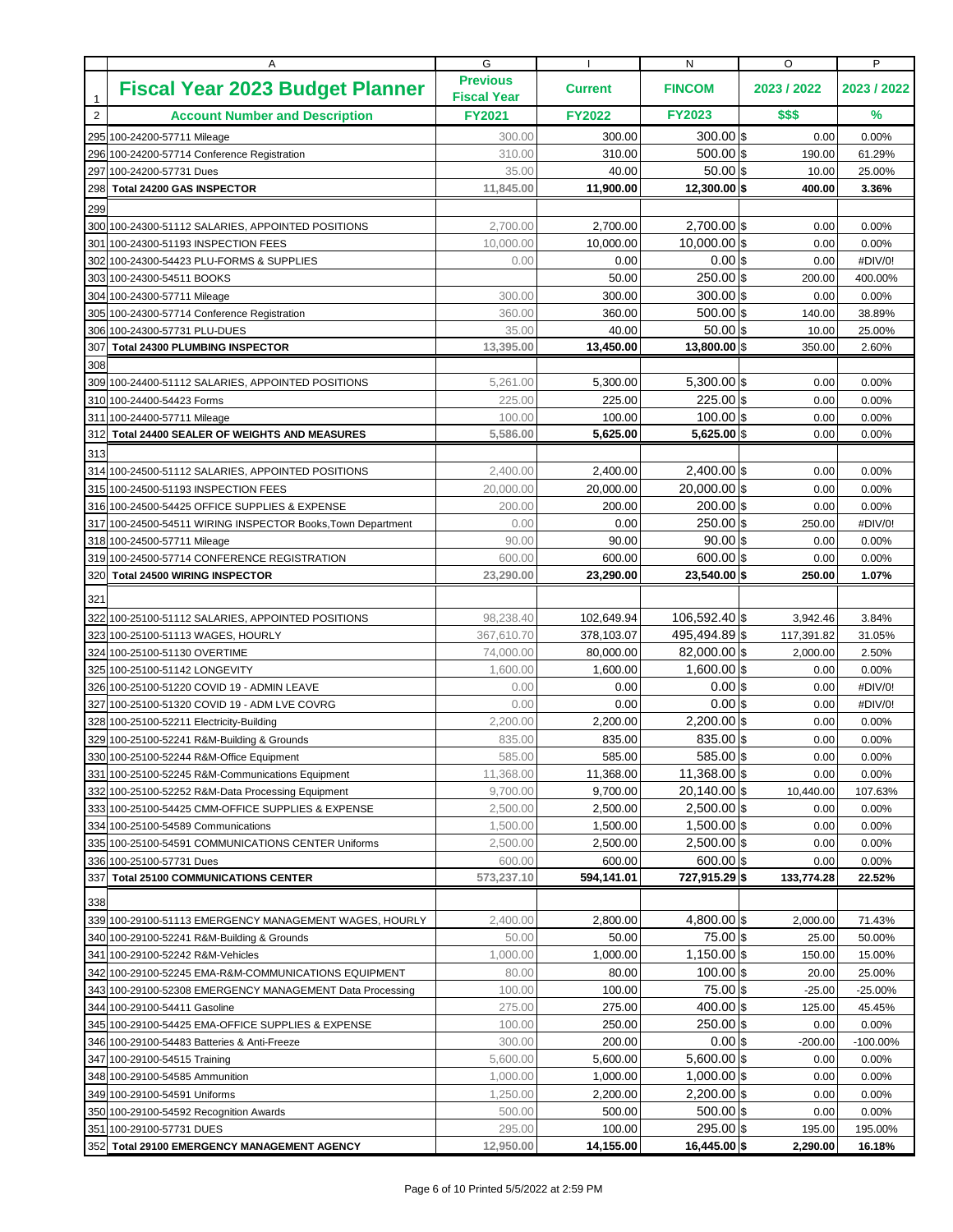|              | Α                                                         | G                                     | $\mathbf{I}$            | N                               | O                     | P               |
|--------------|-----------------------------------------------------------|---------------------------------------|-------------------------|---------------------------------|-----------------------|-----------------|
| $\mathbf{1}$ | <b>Fiscal Year 2023 Budget Planner</b>                    | <b>Previous</b><br><b>Fiscal Year</b> | <b>Current</b>          | <b>FINCOM</b>                   | 2023 / 2022           | 2023 / 2022     |
| $\sqrt{2}$   | <b>Account Number and Description</b>                     | <b>FY2021</b>                         | <b>FY2022</b>           | <b>FY2023</b>                   | \$\$\$                | $\frac{9}{6}$   |
| 353          |                                                           |                                       |                         |                                 |                       |                 |
|              | 354 100-29200-51113 WAGES, HOURLY                         | 23.000.93                             | 23,915.66               | 24,904.10 \$                    | 988.43                | 4.13%           |
|              | 355 100-29200-52321 Veterinarian Services                 | 1.000.00                              | 600.00                  | $600.00$ \\ \$                  | 0.00                  | 0.00%           |
|              | 356 100-29200-54425 ACO-OFFICE SUPPLIES & EXPENSE         | 100.00                                | 100.00                  | $100.00$ \$                     | 0.00                  | 0.00%           |
|              | 357 100-29200-54586 Kennel                                | 2,000.00                              | 2,400.00                | $2,400.00$ \$                   | 0.00                  | 0.00%           |
|              | 358 100-29200-57711 ACO-MILEAGE                           | 250.00                                | 250.00                  | 250.00 \$                       | 0.00                  | 0.00%           |
| 359          | Total 29200 ANIMAL CONTROL OFFICER                        | 26,350.93                             | 27.265.66               | 28,254.10 \$                    | 988.43                | 3.63%           |
| 360          |                                                           |                                       |                         |                                 |                       |                 |
|              | 361 100-29300-52246 R&M-Traffic Controls                  | 1,000.00                              | 1,000.00                | $1,000.00$ \$                   | 0.00                  | 0.00%           |
| 362          | 100-29300-54587 Safety & Traffic Signs                    | 3,000.00                              | 3,000.00                | $3,000.00$ \$                   | 0.00                  | 0.00%           |
| 363          | Total 29300 SAFETY, TRAFFIC SIGNS & SIGNAL                | 4,000.00                              | 4,000.00                | $4,000.00$ \$                   | 0.00                  | $0.00\%$        |
| 364          |                                                           |                                       |                         |                                 |                       |                 |
|              | 365 100-29600-52319 Prof & Tech - Misc Other              | 350.00                                | 400.00                  | $400.00$ \$                     | 0.00                  | 0.00%           |
| 366          | <b>Total 29600 CONSTABLES</b>                             | 350.00                                | 400.00                  | $400.00$ \$                     | 0.00                  | 0.00%           |
| 367          |                                                           |                                       |                         |                                 |                       |                 |
|              | 368 100-31100-56693 NVT-REG SCHOOL OPERATING ASSESSMENT   | 1,631,337.00                          | 1,467,309.08            | 1,633,526.00 \$                 | 2,189.00              | 11.33%          |
|              | 369 100-31100-59101 NVT-REG SCHOOL DIST DEBT-EXCLUDED     | 77,681.00                             | 61,841.57               | 64,449.00 \$                    | $-13,232.00$          | 4.22%           |
|              | 370 100-31100-59105 NVT-REG SCHOOL DIST DEBT-ROOF PROJECT | 38,219.00                             | 44,429.35               | 46,570.00 \$                    | 8,351.00              | 4.82%           |
| 371          | Total 31100 NASHOBA VALLEY TEC HIGH SCHOOL                | 1,747,237.00                          | 1,573,580.00            | 1,744,545.00 \$                 | $-2,692.00$           | 10.86%          |
| 372          |                                                           |                                       |                         |                                 |                       |                 |
|              | 373 100-32100-56693 NMR-REG SCHOOL OPERATING ASSESSMENT   | 15,088,722.00                         | 15,608,561.00           | 15,921,711.00 \$                | 313,150.00            | 2.01%           |
|              | 374 100-32100-59101 Excluded Debt total                   | $2,301,000.00$ \$                     |                         | 2,296,694.00 \$ 2,021,784.00 \$ | $-274,910.00$         | $-11.97%$       |
|              | 381 Total 32100 NO MIDDLESEX REG SCH DISTRICT             | 17,389,722.00                         | 17,905,255.00           | 17,943,495.00 \$                | 38,240.00             | 0.21%           |
| 382          |                                                           |                                       |                         |                                 |                       |                 |
|              | 383 100-41100-51112 SALARIES, APPOINTED POSITIONS         | 118,371.00                            | 121,796.00              | 121,796.00 \$                   | 0.00                  | 0.00%           |
|              | 384 100-41100-51113 WAGES, HOURLY                         | 18,419.10                             | 17,455.23               | 17,891.75 \$                    | 436.51                | 2.50%           |
|              | 385 100-41100-51142 LONGEVITY                             | 225.00                                | 225.00                  | $260.00$ \$                     | 35.00                 | 15.56%          |
|              | 386 100-41100-52242 R&M-Vehicles                          | 0.00                                  | 0.00                    | $0.00$ \$                       | 0.00                  |                 |
|              | 387 100-41100-52336 ENG-LICENSE RENEWALS                  | 150.00                                | 200.00                  | $200.00$ \$                     | 0.00                  | 0.00%           |
|              | 388 100-41100-54411 Gasoline                              | 0.00                                  | 0.00                    | $0.00$ \$                       | 0.00                  |                 |
|              | 389 100-41100-54425 ENG-OFFICE SUPPLIES & EXPENSE         | 500.00                                | 400.00                  | $500.00$ \$                     | 100.00                | 25.00%          |
|              | 390 100-41100-54579 Misc Other Public Works               | 500.00                                | 500.00                  | $500.00$ \$                     | 0.00                  | 0.00%           |
|              | 391 100-41100-56692 Registry of Deeds                     | 250.00                                | 250.00                  | $250.00$ \$                     | 0.00                  | 0.00%           |
| 392          | 100-41100-56696 ENG-STATE INSPECTION                      | 0.00                                  | 0.00                    | $0.00$ \$                       | 0.00                  |                 |
|              | 393 100-41100-57711 Mileage                               | 450.00                                | 300.00                  | $300.00$ \$                     | 0.00                  | 0.00%           |
|              | 394 100-41100-57712 Meetings                              | 500.00                                | 500.00                  | $500.00$ \$<br>$7,000.00$ \$    | 0.00                  | 0.00%           |
|              | 395 100-41100-57731 Dues<br>396 Total 41100 TOWN ENGINEER | 6,000.00<br>145,365.10                | 6,000.00<br>147,626.23  | 149,197.75 \$                   | 1,000.00<br>1,571.51  | 16.67%<br>1.06% |
|              |                                                           |                                       |                         |                                 |                       |                 |
| 397          | 398 100-42200-51112 SALARIES, APPOINTED POSITIONS         | 81,933.00                             |                         | 89,438.96 \$                    |                       | 4.80%           |
|              | 399 100-42200-51113 WAGES, HOURLY                         | 472,452.00                            | 85,346.26<br>481,175.00 | $505,113.27$ \$                 | 4,092.70<br>23,938.27 | 4.97%           |
|              | 400 100-42200-51130 OVERTIME                              | 13,000.00                             | 13,169.00               | $14,000.00$ \$                  | 831.00                | 6.31%           |
|              | 401 100-42200-51142 LONGEVITY                             | 5,750.00                              | 6,200.00                | $6,625.00$ \$                   | 425.00                | 6.85%           |
|              | 402 100-42200-52211 Electricity-Building                  | 6,000.00                              | 6,000.00                | $6,000.00$ \$                   | 0.00                  | $0.00\%$        |
|              | 403 100-42200-52215 Natural Gas-Heating                   | 2,500.00                              | 2,500.00                | $2,500.00$ \$                   | 0.00                  | 0.00%           |
|              | 404 100-42200-52231 Town Water                            | 375.00                                | 375.00                  | $1,000.00$ \$                   | 625.00                | 166.67%         |
|              | 405 100-42200-52232 Town Sewer                            | 500.00                                | 500.00                  | $250.00$ \$                     | $-250.00$             | -50.00%         |
|              | 406 100-42200-52241 R&M-Building & Grounds                | 12,000.00                             | 12,000.00               | $12,000.00$ \$                  | 0.00                  | 0.00%           |
|              | 407 100-42200-52242 R&M-Vehicles                          | 10,000.00                             | 10,000.00               | $10,000.00$ \$                  | 0.00                  | 0.00%           |
|              | 408 100-42200-52248 Street Paving & Marking               | 22,000.00                             | 22,000.00               | $22,000.00$ \$                  | 0.00                  | 0.00%           |
|              | 409 100-42200-52272 R&L-Const, Snow, Lawn Equipment       | 3,000.00                              | 3,000.00                | $3,000.00$ \$                   | 0.00                  | 0.00%           |
|              | 410 100-42200-52273 R&L-Communications Equipment          | 1,000.00                              | 1,000.00                | $1,000.00$ \$                   | 0.00                  | 0.00%           |
|              | 411 100-42200-52280 R&L-Office Equipment                  | 1,200.00                              | 1,200.00                | $1,200.00$ \$                   | 0.00                  | 0.00%           |
|              | 412 100-42200-52297 Stump Grinding Service                | 3,000.00                              | 3,000.00                | $3,000.00$ \$                   | 0.00                  | 0.00%           |
|              | 413 100-42200-52303 Medical/Random Drug Testing           | 800.00                                | 800.00                  | $800.00$ \$                     | 0.00                  | 0.00%           |
|              | 414 100-42200-52309 Public Safety-Police Details          | 2,500.00                              | 2,500.00                | $2,500.00$ \$                   | 0.00                  | 0.00%           |
|              | 415 100-42200-52319 Prof & Tech - Misc Other              | 3,500.00                              | 3,500.00                | $3,500.00$ \$                   | 0.00                  | 0.00%           |
|              | 416 100-42200-52334 Asphault Recycling                    | 6,000.00                              | 6,000.00                | $6,000.00$ \$                   | 0.00                  | 0.00%           |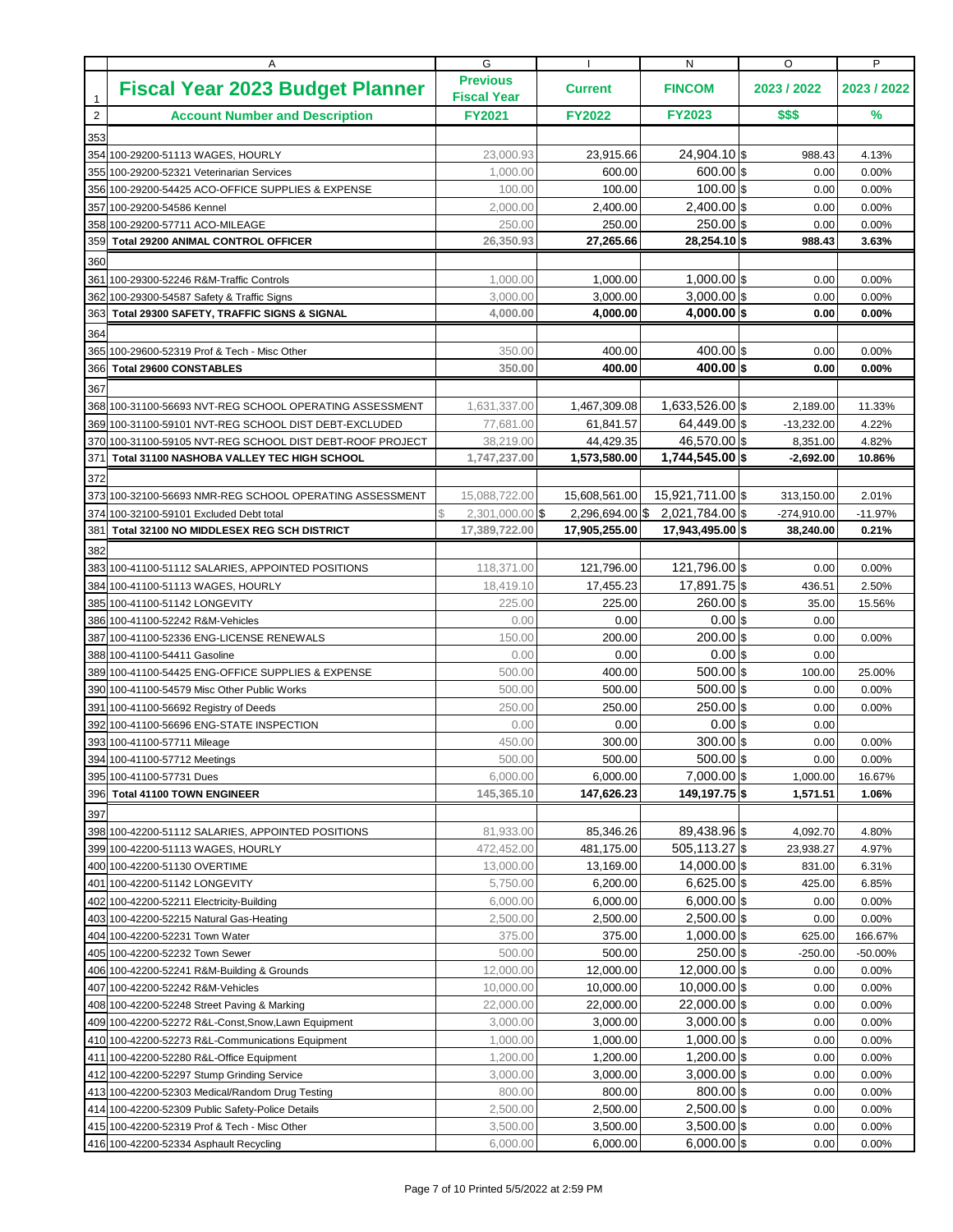|                | Α                                                                                                      | G                                     |                      | N                              | O                   | P                   |
|----------------|--------------------------------------------------------------------------------------------------------|---------------------------------------|----------------------|--------------------------------|---------------------|---------------------|
| $\mathbf{1}$   | <b>Fiscal Year 2023 Budget Planner</b>                                                                 | <b>Previous</b><br><b>Fiscal Year</b> | <b>Current</b>       | <b>FINCOM</b>                  | 2023 / 2022         | 2023 / 2022         |
| $\overline{2}$ | <b>Account Number and Description</b>                                                                  | <b>FY2021</b>                         | <b>FY2022</b>        | <b>FY2023</b>                  | \$\$\$              | %                   |
|                | 417 100-42200-52336 License Renewals                                                                   | 1,000.00                              | 1,000.00             | $1.000.00$ \\$                 | 0.00                | 0.00%               |
|                | 418 100-42200-52382 Animal & Pest Control                                                              | 1,000.00                              | 1,000.00             | 1,000.00 \$                    | 0.00                | 0.00%               |
|                | 419 100-42200-54411 Gasoline                                                                           | 5.000.00                              | 5,000.00             | $5.000.00$ \$                  | 0.00                | 0.00%               |
|                | 420 100-42200-54412 Diesel Fuel                                                                        | 10,000.00                             | 10,000.00            | $10,000.00$ \$                 | 0.00                | 0.00%               |
|                | 421 100-42200-54425 HWY-OFFICE SUPPLIES & EXPENSE                                                      | 7,150.00                              | 7,150.00             | $7,150.00$ \$                  | 0.00                | 0.00%               |
|                | 422 100-42200-54449 Other Bldg Repair & Maint                                                          | 0.00                                  | 0.00                 | $0.00$ s                       | 0.00                | #DIV/0!             |
|                | 423 100-42200-54485 Parts & Accessories                                                                | 35,000.00                             | 35,000.00            | $35,000.00$ \$                 | 0.00                | 0.00%               |
|                | 424 100-42200-54530 HIGHWAYS - ROADWAY MAINTENANCE                                                     | 15,000.00                             | 15,000.00            | 15,000.00 \$                   | 0.00                | 0.00%               |
|                | 425 100-42200-54531 Sand, Gravel & Stone                                                               | 2,000.00                              | 2,000.00             | $7,500.00$ \$                  | 5,500.00            | 275.00%             |
|                | 426 100-42200-54533 Bituminous Concrete                                                                | 10,000.00                             | 10,000.00            | $10,000.00$ \$                 | 0.00                | 0.00%               |
|                | 427 100-42200-54555 Curbing & Guardrails                                                               | 12,000.00                             | 12,000.00            | $10,000.00$ \$                 | $-2,000.00$         | $-16.67%$           |
|                | 428 100-42200-54579 Misc Other Public Works                                                            | 12,750.00                             | 12,750.00            | $12,000.00$ \$                 | $-750.00$           | $-5.88%$            |
|                | 429 100-42200-54591 Uniforms                                                                           | 7,000.00                              | 7,000.00             | 7,000.00 \$                    | 0.00                | 0.00%               |
|                | 430 100-42200-54599 HWY-MISC ROADSIDE TRASH PICKUP                                                     | 2,000.00                              | 2,000.00             | $2,000.00$ \$                  | 0.00                | 0.00%               |
|                | 431 100-42200-capital line item                                                                        | 95,000.00                             | 102,500.00           | 102,500.00 \$                  | 0.00                | 0.00%               |
| 432            | <b>Total 42200 HIGHWAYS-CONST &amp; MAINTENANCE</b>                                                    | 862,410.00                            | 882,665.26           | $915,077.23$ \$                | 32,411.97           | 3.67%               |
| 433            |                                                                                                        |                                       |                      |                                |                     |                     |
|                | 434 100-42300-51130 SNO-SNOW & ICE - OVERTIME WAGES                                                    | 112,000.00                            | 116,292.40           | 120,547.00 \$                  | 4,254.60            | 3.66%               |
|                | 435 100-42300-54556 SNO-SNOW & ICE EXPENSES                                                            | 117,000.00                            | 119,340.00           | 121,000.00 \$                  | 1,660.00            | 1.39%               |
| 436            | Total 42300 SNOW & ICE                                                                                 | 229,000.00                            | 235,632.40           | 241,547.00 \$                  | 5,914.60            | 2.51%               |
| 437            |                                                                                                        |                                       |                      |                                |                     |                     |
|                | 438 100-42400-52213 Electricity-Street Lights                                                          | 70,000.00                             | 70,000.00            | 70,000.00 \$                   | 0.00                | 0.00%               |
| 439            | <b>Total 42400 STREET LIGHTING</b>                                                                     | 70,000.00                             | 70,000.00            | 70,000.00 \$                   | 0.00                | $0.00\%$            |
| 440            |                                                                                                        |                                       |                      |                                |                     |                     |
|                | 441 100-42700-52318 Tree Experts                                                                       | 20,000.00                             | 25,000.00            | $25,000.00$ \$                 | 0.00                | 0.00%               |
|                | 442 100-42700-54485 Parts & Accessories                                                                | 3,500.00                              | 3,500.00             | $3,500.00$ \$                  | 0.00                | 0.00%               |
|                | 443 100-42700-54550 Equipment Repair Parts                                                             | 6,000.00                              | 6,000.00             | $6,000.00$ \$                  | 0.00                | 0.00%               |
|                | 444 100-42700-57731 Dues                                                                               | 80.00                                 | 100.00               | $100.00$ \$                    | 0.00                | 0.00%               |
| 445            | <b>Total 42700 TREE CARE AND PLANTING</b>                                                              | 29,580.00                             | 34,600.00            | 34,600.00 \$                   | 0.00                | $0.00\%$            |
| 446            |                                                                                                        |                                       |                      |                                |                     |                     |
|                | 447 100-49100-51113 WAGES, HOURLY                                                                      | 95,028.83                             | 94,557.47            | $94,252.19$ \$                 | $-305.28$           | $-0.32%$            |
|                | 448 100-49100-51130 OVERTIME                                                                           | 2,800.00                              | 2,800.00             | 2,800.00 \$                    | 0.00                | 0.00%               |
|                | 449 100-49100-51142 LONGEVITY                                                                          | 1,180.00                              | 1,180.00             | $1,180.00$ \$                  | 0.00                | 0.00%               |
|                | 450 100-49100-52211 CEMETERY Electricity-Building                                                      | 1,300.00                              | 1,300.00             | $1,500.00$ \$                  | 200.00              | 15.38%              |
|                | 451 100-49100-52231 CEMETERY Town Water                                                                | 200.00                                | 200.00               | $1,000.00$ \$                  | 800.00              | 400.00%             |
|                | 452 100-49100-52241 CEMETERY R&M-Building & Groun                                                      | 300.00                                | 300.00               | $1,000.00$ \$                  | 700.00              | 233.33%             |
|                | 453 100-49100-52242 CEMETERY R&M-Vehicles                                                              | 250.00                                | 250.00               | $500.00$ \$                    | 250.00              | 100.00%             |
|                | 454 100-49100-52273 CEMETERY R&L-Communications E                                                      | 540.00                                | 540.00               | $600.00$ \$                    | 60.00               | 11.11%              |
|                | 455 100-49100-52293 CEMETERY Solid Waste Disposal                                                      | 1,700.00                              | 1,700.00             | $1,700.00$ \$                  | 0.00                | 0.00%               |
|                | 456 100-49100-52336 CEMETERY License Renewals                                                          | 200.00                                | 200.00               | 250.00 \$                      | 50.00               | 25.00%              |
|                | 457 100-49100-54411 CEMETERY Gasoline                                                                  | 2,300.00                              | 2,300.00             | $3,000.00$ \$                  | 700.00              | 30.43%              |
|                | 458 100-49100-54412 CEMETERY Diesel Fuel                                                               | 1,000.00                              | 1,000.00             | $1,500.00$ \$                  | 500.00              | 50.00%              |
|                | 459 100-49100-54478 CEMETERY Equipment Repair Par<br>460 100-49100-54479 CEMETERY Other Groundskeeping | 3,500.00<br>3,000.00                  | 3,500.00<br>3,000.00 | $4,000.00$ \$<br>$2,500.00$ \$ | 500.00<br>$-500.00$ | 14.29%<br>$-16.67%$ |
|                | 461 Total 49100 CEMETERY                                                                               | 113,298.83                            | 112,827.47           | $115,782.19$ \$                | 2,954.72            | 2.62%               |
|                |                                                                                                        |                                       |                      |                                |                     |                     |
| 462            |                                                                                                        |                                       |                      |                                |                     |                     |
|                | 463 100-51100-51113 WAGES, HOURLY                                                                      | 24,379.23<br>300.00                   | 30,000.00<br>300.00  | $28,742.34$ \$<br>$300.00$ \$  | $-1,257.66$<br>0.00 | $-4.19%$<br>0.00%   |
|                | 464 100-51100-52306 Advertising, Legal Notices                                                         |                                       |                      | 52,799.00 \$                   |                     |                     |
|                | 465 100-51100-52307 Consulting Services<br>466 100-51100-52321 Veterinarian Services                   | 47,444.25<br>700.00                   | 49,816.46<br>700.00  | 700.00 \$                      | 2,982.54<br>0.00    | 5.99%<br>0.00%      |
|                | 467 100-51100-54425 BOH-OFFICE SUPPLIES & EXPENSE                                                      | 400.00                                | 400.00               | $400.00$ \$                    | 0.00                | 0.00%               |
|                | 468 100-51100-57711 Mileage                                                                            | 300.00                                | 300.00               | $300.00$ \$                    | 0.00                | 0.00%               |
|                | 469 100-51100-57714 Conference Registration                                                            | 400.00                                | 400.00               | $400.00$ \$                    | 0.00                | 0.00%               |
|                | 470 100-51100-57733 Memberships                                                                        | 150.00                                | 150.00               | $150.00$ \$                    | 0.00                | 0.00%               |
|                | 471 100-51100-XXXXX Landfill Monitoring                                                                | 8,500.00                              | 9,840.00             | $9,970.00$ \$                  | 130.00              | 1.32%               |
|                | 472 100-51100-XXXXX Hazardous Waste - MassToss                                                         | 3,740.00                              | 3,740.00             | $3,740.00$ \$                  | 0.00                | 0.00%               |
|                | 473 Total 51100 BOARD OF HEALTH                                                                        | 86,313.48                             | 95,646.46            | $97,501.34$ \$                 | 1,854.88            | 1.94%               |
| 474            |                                                                                                        |                                       |                      |                                |                     |                     |
|                | 475 100-54100-51112 SALARIES, APPOINTED POSITIONS                                                      | 68,919.00                             | 72,924.20            | 74,499.84 \$                   | 1,575.64            | 2.16%               |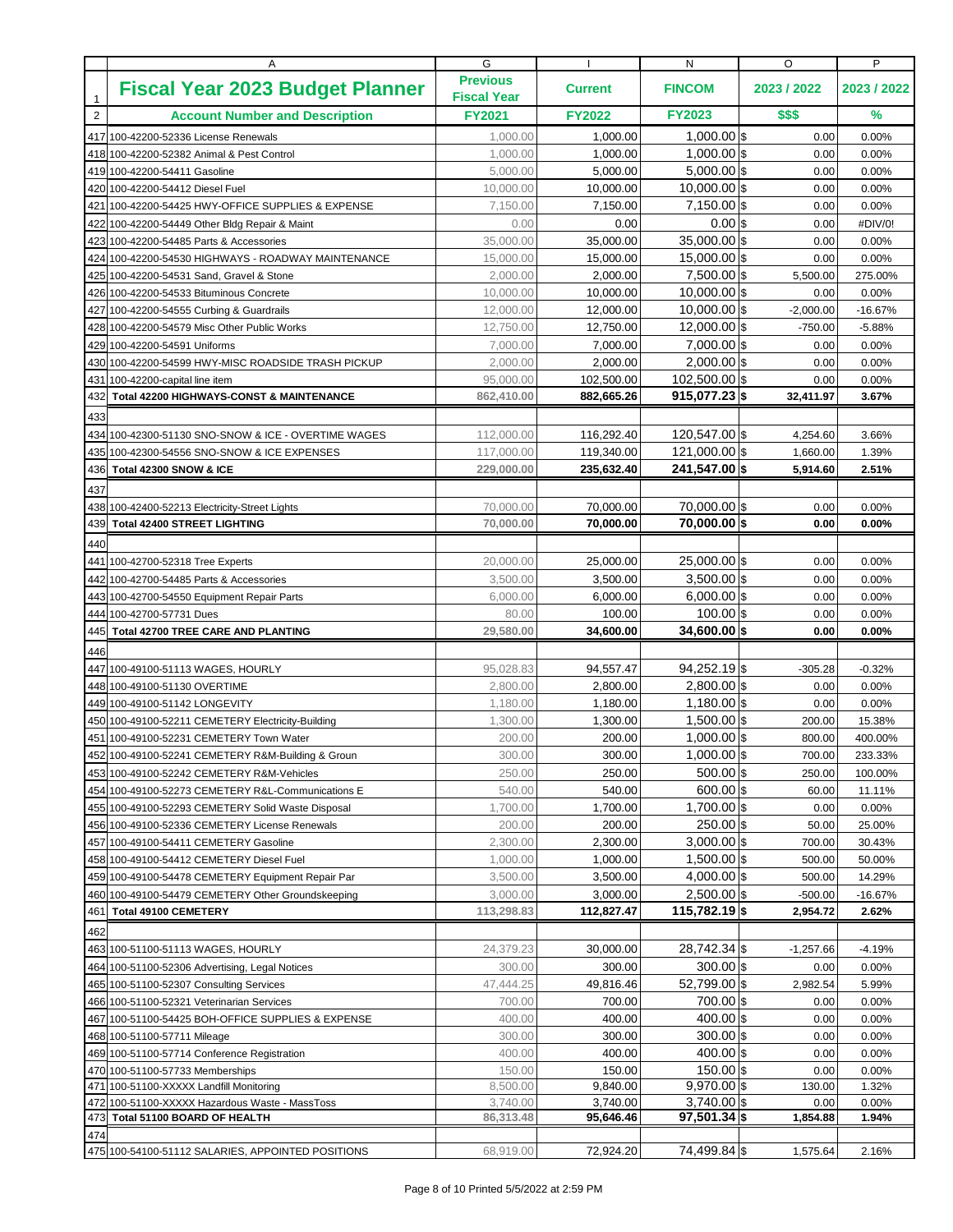|                | Α                                                                                                                       | G                                     |                       | N                               | O                        | P                          |
|----------------|-------------------------------------------------------------------------------------------------------------------------|---------------------------------------|-----------------------|---------------------------------|--------------------------|----------------------------|
| $\mathbf{1}$   | <b>Fiscal Year 2023 Budget Planner</b>                                                                                  | <b>Previous</b><br><b>Fiscal Year</b> | <b>Current</b>        | <b>FINCOM</b>                   | 2023 / 2022              | 2023 / 2022                |
| $\overline{2}$ | <b>Account Number and Description</b>                                                                                   | <b>FY2021</b>                         | <b>FY2022</b>         | <b>FY2023</b>                   | \$\$\$                   | %                          |
|                | 476 100-54100-51113 WAGES, HOURLY                                                                                       | 92,052.56                             | 97,399.45             | 103,277.97 \$                   | 5,878.52                 | 6.04%                      |
|                | 477 100-54100-51113 Social Worker                                                                                       |                                       | 27,000.00             | $22,793.13$ \$                  | $-4,206.87$              | $-15.58%$                  |
|                | 478 100-54100-51142 Longevity                                                                                           | 925.00                                | 925.00                | $925.00$ \$                     | 0.00                     | 0.00%                      |
|                | 479 100-54100-52211 Electricity-Building                                                                                | 10,000.00                             | 10,000.00             | $10,000.00$ \$                  | 0.00                     | 0.00%                      |
|                | 480 100-54100-52215 Natural Gas-Heating                                                                                 | 6,500.00                              | 6,500.00              | $6,500.00$ \$                   | 0.00                     | 0.00%                      |
|                | 481 100-54100-52231 Town Water                                                                                          | 600.00<br>800.00                      | 600.00<br>800.00      | 600.00 \$<br>$800.00$ \$        | 0.00                     | 0.00%                      |
| 482            | 100-54100-52232 Town Sewer<br>483 100-54100-52241 R&M-Building & Grounds                                                | 5,800.00                              | 5,800.00              | $5,800.00$ \$                   | 0.00<br>0.00             | 0.00%<br>0.00%             |
|                | 484 100-54100-52244 R&M-Office Equipment                                                                                | 350.00                                | 350.00                | $350.00$ \$                     | 0.00                     | 0.00%                      |
| 485            | 100-54100-52293 Solid Waste Disposal                                                                                    | 1,200.00                              | 1,200.00              | $1,500.00$ \$                   | 300.00                   | 25.00%                     |
|                | 486 100-54100-52308 Data Processing                                                                                     | 2,400.00                              | 2,400.00              | $2,400.00$ \$                   | 0.00                     | 0.00%                      |
|                | 487 100-54100-52315 Home Care Services                                                                                  | 575.00                                | 575.00                | $575.00$ \$                     | 0.00                     | 0.00%                      |
|                | 488 100-54100-52333 Meals Programs                                                                                      | 0.00                                  | 0.00                  | $0.00$ \$                       | 0.00                     | #DIV/0!                    |
|                | 489 100-54100-52353 Programs                                                                                            | 3,000.00                              | 3,000.00              | $3,000.00$ \$                   | 0.00                     | 0.00%                      |
|                | 490 100-54100-54425 COA-OFFICE SUPPLIES & EXPENSE                                                                       | 1,400.00                              | 1,400.00              | $1,700.00$ \$                   | 300.00                   | 21.43%                     |
|                | 491 100-54100-54459 Other Custodial                                                                                     | 1,300.00                              | 1,300.00              | $1,300.00$ \$                   | 0.00                     | 0.00%                      |
|                | 492 100-54100-54581 Firefighting Supplies                                                                               | 0.00                                  | 0.00                  | $0.00$ \$                       | 0.00                     | #DIV/0!                    |
|                | 493 100-54100-57733 Memberships                                                                                         | 550.00                                | 550.00                | $550.00$ \$                     | 0.00                     | 0.00%                      |
|                | 494 Total 54100 COUNCIL ON AGING                                                                                        | 196.371.56                            | 232,723.65            | $236.570.94$ s                  | 3,847.29                 | 1.65%                      |
| 495            |                                                                                                                         |                                       |                       |                                 |                          |                            |
|                | 496 100-54300-51112 SALARIES, APPOINTED POSITIONS                                                                       | 8,821.98                              | 9,050.00              | $9,300.00$ \$                   | 250.00                   | 2.76%                      |
|                | 497 100-54300-54425 VET-OFFICE SUPPLIES & EXPENSE                                                                       | 100.00                                | 100.00                | $100.00$ \$                     | 0.00                     | 0.00%                      |
|                | 498 100-54300-57712 Meetings                                                                                            | 500.00                                | 500.00                | $500.00$ \$                     | 0.00                     | 0.00%                      |
|                | 499 100-54300-57771 Veterans' Benefits                                                                                  | 140,000.00                            | 125,000.00            | 85,000.00 \$                    | $-40,000.00$             | $-32.00%$                  |
| 500            | <b>Total 54300 VETERANS' SERVICES</b>                                                                                   | 149,421.98                            | 134,650.00            | $94,900.00$ \$                  | $-39,750.00$             | $-29.52%$                  |
| 501            |                                                                                                                         |                                       |                       |                                 |                          |                            |
|                | 502 100-61100-51112 SALARIES, APPOINTED POSITIONS                                                                       | 228,892.29                            | 318,165.00            | 331,338.85 \$                   | 13,173.85                | 4.14%                      |
|                | 503 100-61100-51113 WAGES, HOURLY                                                                                       | 152,018.70                            | 80,453.58             | 88,309.35 \$                    | 7,855.77                 | 9.76%                      |
|                | 504 100-61100-51142 LONGEVITY                                                                                           | 5,404.75                              | 5,893.75              | $5,815.00$ \$                   | $-78.75$                 | $-1.34%$                   |
|                | 505 100-61100-52211 Electricity-Building                                                                                | 11,000.00                             | 11,000.00             | $11,000.00$ \$                  | 0.00                     | 0.00%                      |
|                | 506 100-61100-52220 Oil-Heating                                                                                         | 8,000.00                              | 7,000.00              | $7,000.00$ \$                   | 0.00                     | 0.00%                      |
|                | 507 100-61100-52231 Town Water                                                                                          | 750.00                                | 750.00                | 750.00 \$                       | 0.00                     | 0.00%                      |
|                | 508 100-61100-52241 R&M-Building & Grounds                                                                              | 28,500.00                             | 28,950.00             | $29,212.00$ \$                  | 262.00                   | 0.91%                      |
|                | 509 100-61100-52244 R&M-Office Equipment                                                                                | 1,700.00<br>29,500.00                 | 1,700.00<br>30,500.00 | $1,700.00$ \$<br>$31,161.00$ \$ | 0.00                     | 0.00%<br>2.17%             |
|                | 510 100-61100-52308 Data Processing<br>511 100-61100-54420 LAWRENCE LIBRARY OFFICE SUPPLIES                             | 3,000.00                              | 3,000.00              | $3,200.00$ \$                   | 661.00<br>200.00         | 6.67%                      |
|                | 512 100-61100-54428 Book Processing Supplies                                                                            | 2,700.00                              | 3,100.00              | $3.100.00$ s                    | 0.00                     | 0.00%                      |
|                | 513 100-61100-54512 Books, Lawrence Library                                                                             | 29,500.00                             | 32,300.00             | $33,500.00$ \$                  | 1,200.00                 | 3.72%                      |
|                | 514 100-61100-54513 Children's Room                                                                                     | 8,850.00                              | 8,850.00              | $9.000.00$ s                    | 150.00                   | 1.69%                      |
|                | 515 100-61100-54514 Magazines/Newspapers                                                                                | 2,000.00                              | 2,000.00              | $\overline{2,000.00}$ \$        | 0.00                     | 0.00%                      |
|                | 516 100-61100-54519 DVD's                                                                                               | 4,500.00                              | 4,500.00              | $4,500.00$ \$                   | 0.00                     | 0.00%                      |
|                | 517 100-61100-54521 Audio Cassettes                                                                                     | 9,000.00                              | 9,000.00              | $9,000.00$ \$                   | 0.00                     | 0.00%                      |
|                | 518 100-61100-54522 Audio - Compact Discs                                                                               | 850.00                                | 850.00                | $650.00$ \$                     | $-200.00$                | $-23.53%$                  |
|                | 519 100-61100-54524 LAWRENCE LIBRARY Multimedia                                                                         | 1,200.00<br>1,400.00                  | 1,200.00<br>800.00    | $1,200.00$ \$<br>$800.00$ \$    | 0.00<br>0.00             | 0.00%<br>0.00%             |
|                | 520 100-61100-57711 Mileage<br>521 100-61100-57715 LIB-TUITION REIMBURSEMENTS                                           | 3,500.00                              | 3,000.00              | $2,500.00$ \$                   | $-500.00$                | $-16.67%$                  |
|                | 522 100-61100-57733 Memberships                                                                                         | 920.00                                | 920.00                | $920.00$ \$                     | 0.00                     | 0.00%                      |
|                | 523 100-61100-60001 LIBRARY ENCUMBERED FUNDS                                                                            | 0.00                                  | 0.00                  | $0.00$ \$                       | 0.00                     | n/a                        |
|                | 524 Total 61100 LAWRENCE LIBRARY                                                                                        | 533,185.74                            | 553,932.33            | 576,656.20 \$                   | 22,723.87                | 4.10%                      |
|                |                                                                                                                         |                                       |                       |                                 |                          |                            |
| 525            | 526 100-63200-51113 WAGES, HOURLY                                                                                       | 25,518.00                             | 26,684.66             | $25,529.26$ \$                  | $-1,155.40$              | $-4.33%$                   |
|                |                                                                                                                         |                                       |                       | $3,300.00$ \$                   |                          |                            |
|                | 527 100-63200-52211 Electricity-Building                                                                                | 3,250.00<br>1,800.00                  | 3,250.00              | $1,825.00$ \$                   | 50.00                    | 1.54%                      |
|                | 528 100-63200-52220 Oil-Heating                                                                                         | 450.00                                | 1,800.00<br>450.00    | 475.00 $\vert$ \$               | 25.00                    | 1.39%                      |
|                | 529 100-63200-52232 Town Sewer<br>530 100-63200-52293 Solid Waste Disposal                                              | 0.00                                  | 960.00                | $975.00$ \$                     | 25.00                    | 5.56%<br>1.56%             |
|                | 531 Total 63200 COMMUNITY CENTER                                                                                        | 31,018.00                             | 33,144.66             | $32,104.26$ \$                  | 15.00<br>$-1,040.40$     | $-3.14%$                   |
|                |                                                                                                                         |                                       |                       |                                 |                          |                            |
| 532            |                                                                                                                         |                                       |                       | $0.00$ \$                       |                          |                            |
|                | 533 100-71700-59110 PRIN-PARKS & REC BLDG REMODEL ATM 5/02<br>534 100-71700-59150 INT-PARKS & REC BLDG REMODEL ATM 5/02 | 4,100.00<br>240.00                    | 4,000.00<br>120.00    | $0.00$ \$                       | $-4,000.00$<br>$-120.00$ | $-100.00\%$<br>$-100.00\%$ |
|                | 535 Total 71700 PARKS & REC BLDG REMODELING AT                                                                          | 4,340.00                              | 4,120.00              | $0.00$ \$                       | $-4,120.00$              | $-100.00\%$                |
| 536            |                                                                                                                         |                                       |                       |                                 |                          |                            |